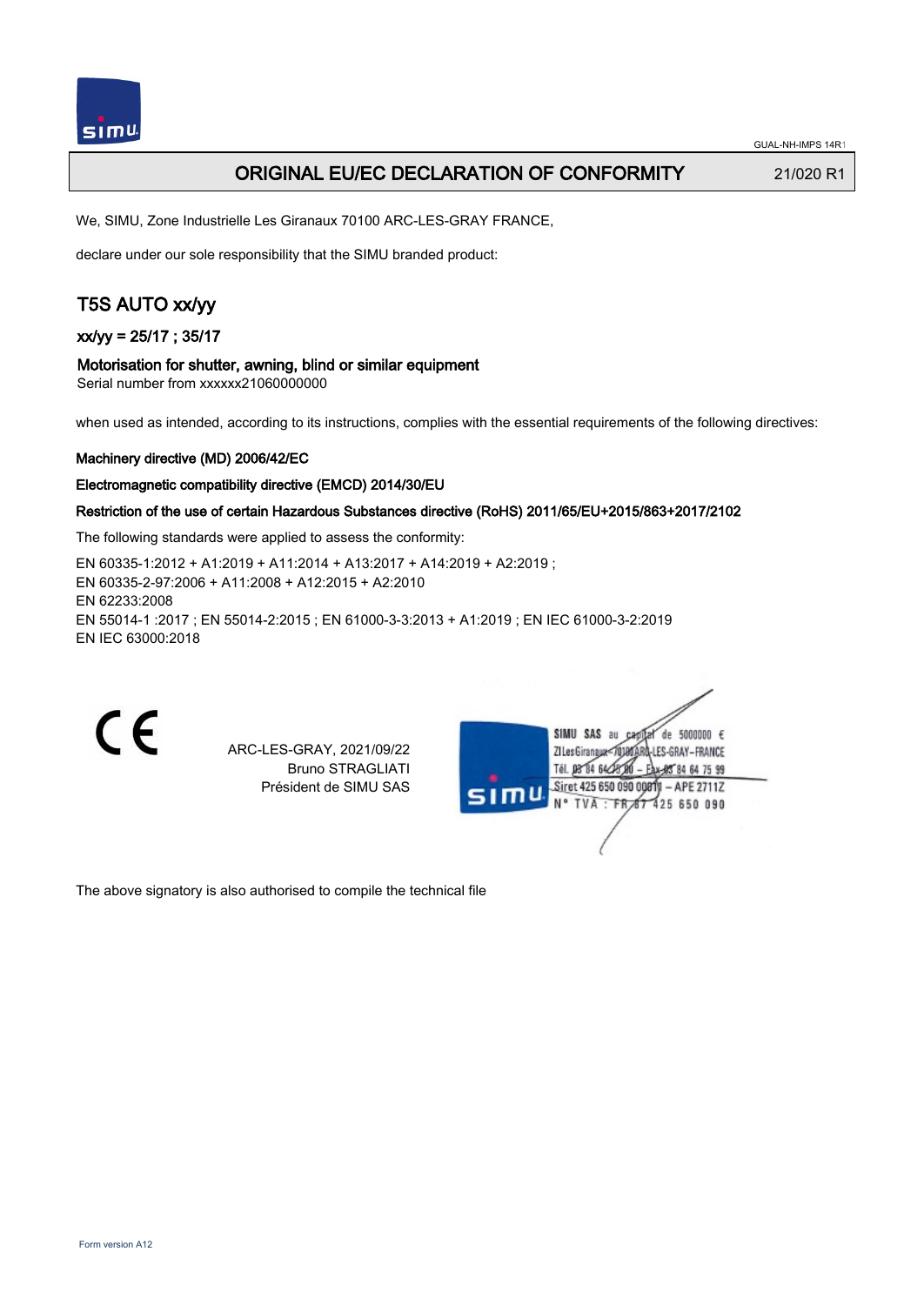

# ORIGINAL EU/EC DECLARATION OF CONFORMITY DECLARATION EU/CE DE CONFORMITE ORIGINALE

21/020 R1

We, SIMU, Zone Industrielle Les Giranaux 70100 ARC-LES-GRAY FRANCE, Nous,

declare under our sole responsibility that the SIMU branded product: declarons sous notre seule responsabilité que le produit de marque SIMU

# T5S AUTO xx/yy

## xx/yy = 25/17 ; 35/17

### Motorisation for shutter, awning, blind or similar equipment

Motorisation de volet, store, rideau ou équipement similaire

Serial number from xxxxxx21060000000 Numéro de série à partir de

when used as intended, according to its instructions, complies with the essential requirements of the following directives: utilisé, selon l'usage prévu, comme décrit dans son manuel d'utilisation, est conforme aux exigences essentielles des directives suivantes

#### Machinery directive (MD) 2006/42/EC

Directive Machine 2006/42/EC

#### Electromagnetic compatibility directive (EMCD) 2014/30/EU

Directive compatibilité électromagnétique 2014/30/EU

### Restriction of the use of certain Hazardous Substances directive (RoHS) 2011/65/EU+2015/863+2017/2102

Directive RoHS 2011/65/EU+2015/863+2017/2102

The following standards were applied to assess the conformity: Les normes de référence suivantes ont été appliquées pour évaluer la conformité

EN 60335‑1:2012 + A1:2019 + A11:2014 + A13:2017 + A14:2019 + A2:2019 ; EN 60335‑2‑97:2006 + A11:2008 + A12:2015 + A2:2010 EN 62233:2008 EN 55014‑1 :2017 ; EN 55014‑2:2015 ; EN 61000‑3‑3:2013 + A1:2019 ; EN IEC 61000‑3‑2:2019 EN IEC 63000:2018

C E

ARC-LES-GRAY, 2021/09/22 Bruno STRAGLIATI Président de SIMU SAS



The above signatory is also authorised to compile the technical file

La personne signataire ci-dessus est aussi celle autorisée à constituer le dossier technique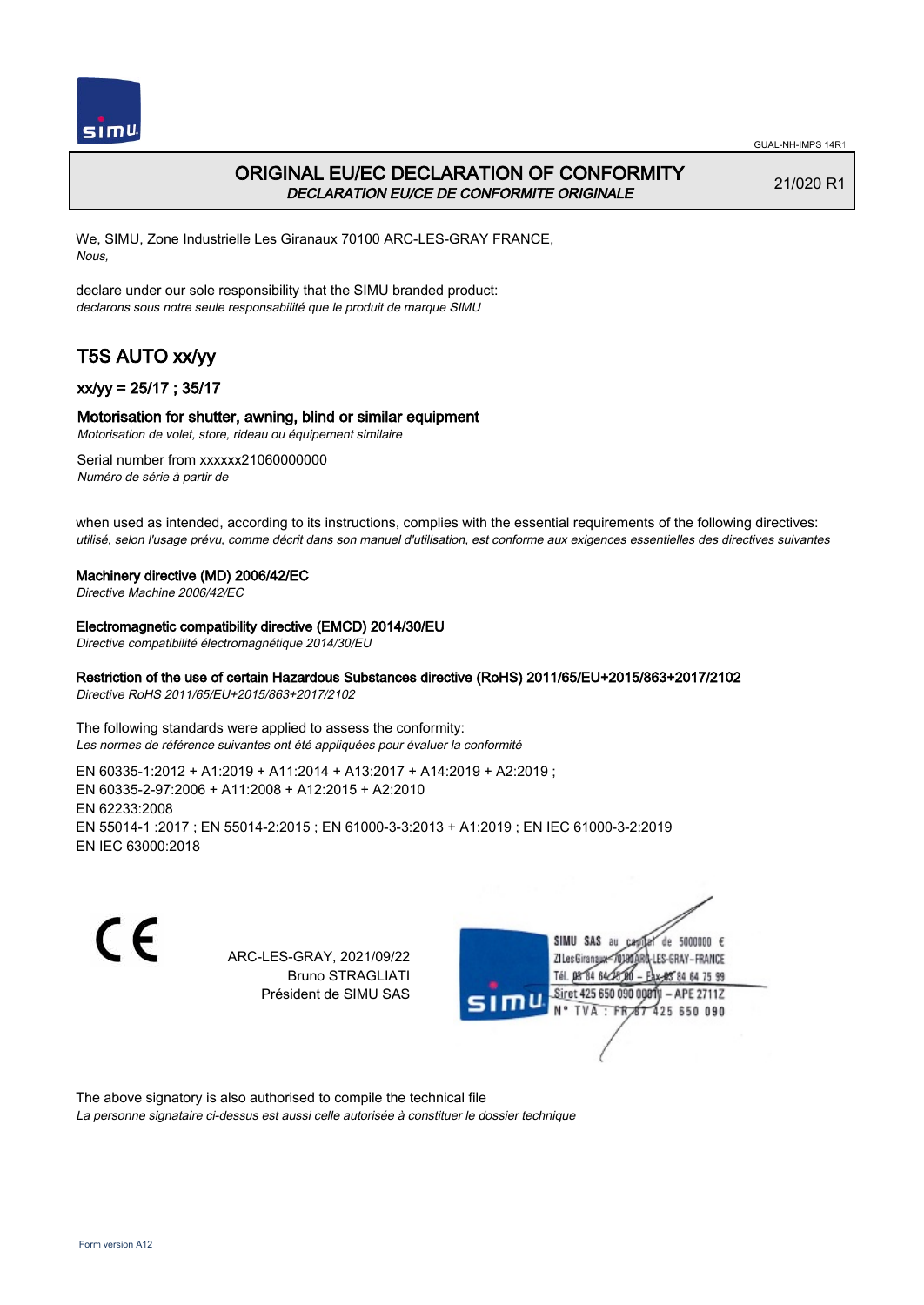

# ORIGINAL EU/EC DECLARATION OF CONFORMITY ORIGINAL EU/EG-KONFORMITÄTSERKLÄRUNG

21/020 R1

We, SIMU, Zone Industrielle Les Giranaux 70100 ARC-LES-GRAY FRANCE, Wir,

declare under our sole responsibility that the SIMU branded product: erklären unter unserer alleinigen Verantwortung, dass das mit der Marke SIMU versehene Produkt

# T5S AUTO xx/yy

## xx/yy = 25/17 ; 35/17

### Motorisation for shutter, awning, blind or similar equipment

Motorisierung für Abschlüsse or ähnliche Ausrüstung

Serial number from xxxxxx21060000000 Seriennummer ab

when used as intended, according to its instructions, complies with the essential requirements of the following directives: den einschlägigen Bestimmungen der folgenden Richtlinien entspricht, wenn es nach den Anweisungen des Herstellers bestimmungsgemäß verwendet wird

### Machinery directive (MD) 2006/42/EC

Maschinenrichtlinie 2006/42/EC

### Electromagnetic compatibility directive (EMCD) 2014/30/EU

Richtlinie über die elektromagnetische Verträglichkeit 2014/30/EU

### Restriction of the use of certain Hazardous Substances directive (RoHS) 2011/65/EU+2015/863+2017/2102

RoHS-Richtlinie 2011/65/EU+2015/863+2017/2102

The following standards were applied to assess the conformity: Die Konformität wird durch die Einhaltung folgender Normen nachgewiesen

EN 60335‑1:2012 + A1:2019 + A11:2014 + A13:2017 + A14:2019 + A2:2019 ; EN 60335‑2‑97:2006 + A11:2008 + A12:2015 + A2:2010 EN 62233:2008 EN 55014‑1 :2017 ; EN 55014‑2:2015 ; EN 61000‑3‑3:2013 + A1:2019 ; EN IEC 61000‑3‑2:2019 EN IEC 63000:2018

 $\epsilon$ 

ARC-LES-GRAY, 2021/09/22 Bruno STRAGLIATI Président de SIMU SAS



The above signatory is also authorised to compile the technical file

Die oben genannte Person ist auch bevollmächtigt, die relevanten technischen Unterlagen zusammenzustellen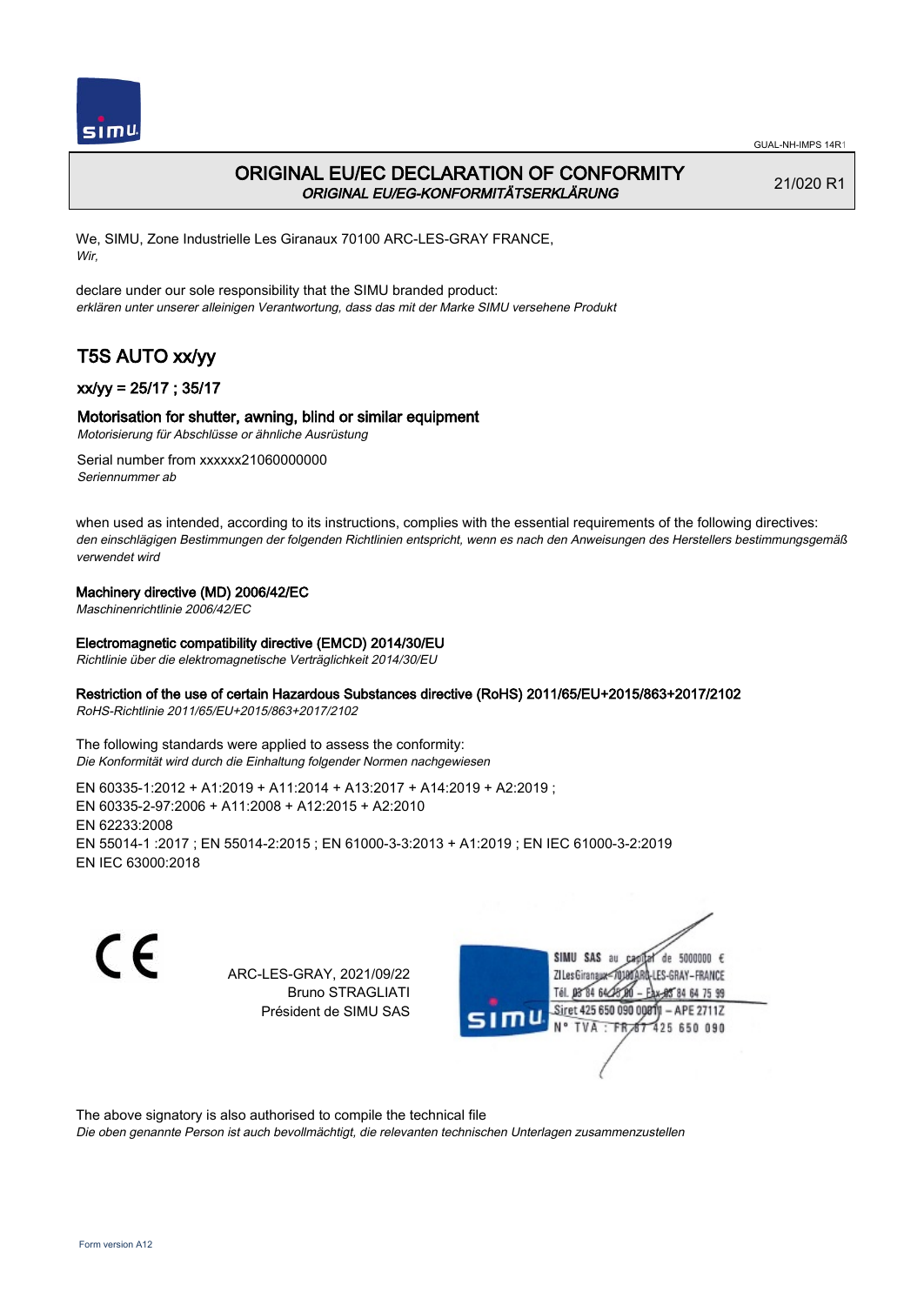

# ORIGINAL EU/EC DECLARATION OF CONFORMITY DECLARACIÓN UE/CE DE CONFORMIDAD ORIGINAL

21/020 R1

We, SIMU, Zone Industrielle Les Giranaux 70100 ARC-LES-GRAY FRANCE, Nosotros,

declare under our sole responsibility that the SIMU branded product: declaramos bajo nuestra única responsabilidad, que los productos de la marca SIMU

# T5S AUTO xx/yy

### xx/yy = 25/17 ; 35/17

### Motorisation for shutter, awning, blind or similar equipment

Motorización de persiana, toldo, cortina o equipos similares

Serial number from xxxxxx21060000000 número de serie a partir de

when used as intended, according to its instructions, complies with the essential requirements of the following directives: cuando se utilizan según el uso previsto, de conformidad con sus instrucciones, cumplen con los requisitos esenciales de las siguientes directivas

#### Machinery directive (MD) 2006/42/EC

Directiva "Máquinas" 2006/42/EC

#### Electromagnetic compatibility directive (EMCD) 2014/30/EU

Directiva compatibilidad electromagnética 2014/30/EU

#### Restriction of the use of certain Hazardous Substances directive (RoHS) 2011/65/EU+2015/863+2017/2102

Directiva RoHS 2011/65/EU+2015/863+2017/2102

The following standards were applied to assess the conformity: Las siguientes normas de referencia han sido aplicadas para evaluar la conformidad

EN 60335‑1:2012 + A1:2019 + A11:2014 + A13:2017 + A14:2019 + A2:2019 ; EN 60335‑2‑97:2006 + A11:2008 + A12:2015 + A2:2010 EN 62233:2008 EN 55014‑1 :2017 ; EN 55014‑2:2015 ; EN 61000‑3‑3:2013 + A1:2019 ; EN IEC 61000‑3‑2:2019 EN IEC 63000:2018

 $\epsilon$ 

ARC-LES-GRAY, 2021/09/22 Bruno STRAGLIATI Président de SIMU SAS



The above signatory is also authorised to compile the technical file

el firmante, anteriormente mencionado tambien esta facultado para elaborar el expediente tecnico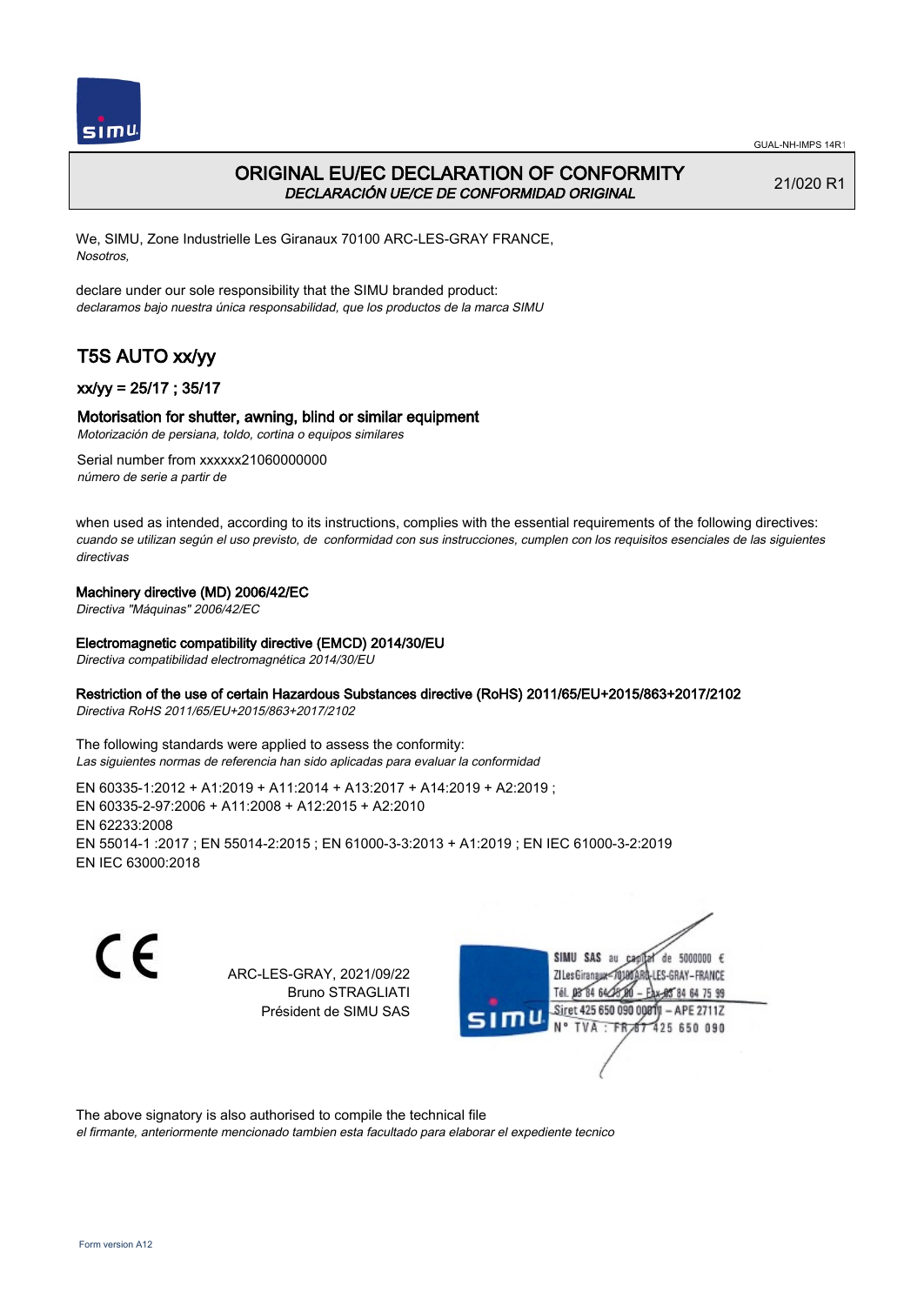

# ORIGINAL EU/EC DECLARATION OF CONFORMITY DICHIARAZIONE DI CONFORMITÀ UE/CE ORIGINALE

21/020 R1

We, SIMU, Zone Industrielle Les Giranaux 70100 ARC-LES-GRAY FRANCE, Noi,

declare under our sole responsibility that the SIMU branded product: dichiariamo sotto la nostra esclusiva responsabilità che l'appareccho di marca SIMU

# T5S AUTO xx/yy

### xx/yy = 25/17 ; 35/17

#### Motorisation for shutter, awning, blind or similar equipment

Motorizzazione di tapparella, persiana, tenda o apparecchiatura similare

Serial number from xxxxxx21060000000 Numero di serie a partire da

when used as intended, according to its instructions, complies with the essential requirements of the following directives: se utilizzato secondo l'uso previsto, come descritto nel suo manuale d'istruzioni, è conforme ai requisiti essenziali delle seguenti Direttive

#### Machinery directive (MD) 2006/42/EC

Direttiva Macchine 2006/42/EC

#### Electromagnetic compatibility directive (EMCD) 2014/30/EU

Direttiva compatibilità elettromagnetica 2014/30/EU

#### Restriction of the use of certain Hazardous Substances directive (RoHS) 2011/65/EU+2015/863+2017/2102

Direttiva RoHS 2011/65/EU+2015/863+2017/2102

The following standards were applied to assess the conformity: I seguenti standard di riferimento sono stati applicati per ottenere la conformità

EN 60335‑1:2012 + A1:2019 + A11:2014 + A13:2017 + A14:2019 + A2:2019 ; EN 60335‑2‑97:2006 + A11:2008 + A12:2015 + A2:2010 EN 62233:2008 EN 55014‑1 :2017 ; EN 55014‑2:2015 ; EN 61000‑3‑3:2013 + A1:2019 ; EN IEC 61000‑3‑2:2019 EN IEC 63000:2018

C E

ARC-LES-GRAY, 2021/09/22 Bruno STRAGLIATI Président de SIMU SAS



The above signatory is also authorised to compile the technical file Il firmatario è inoltre autorizzato a costituire il fascicolo tecnico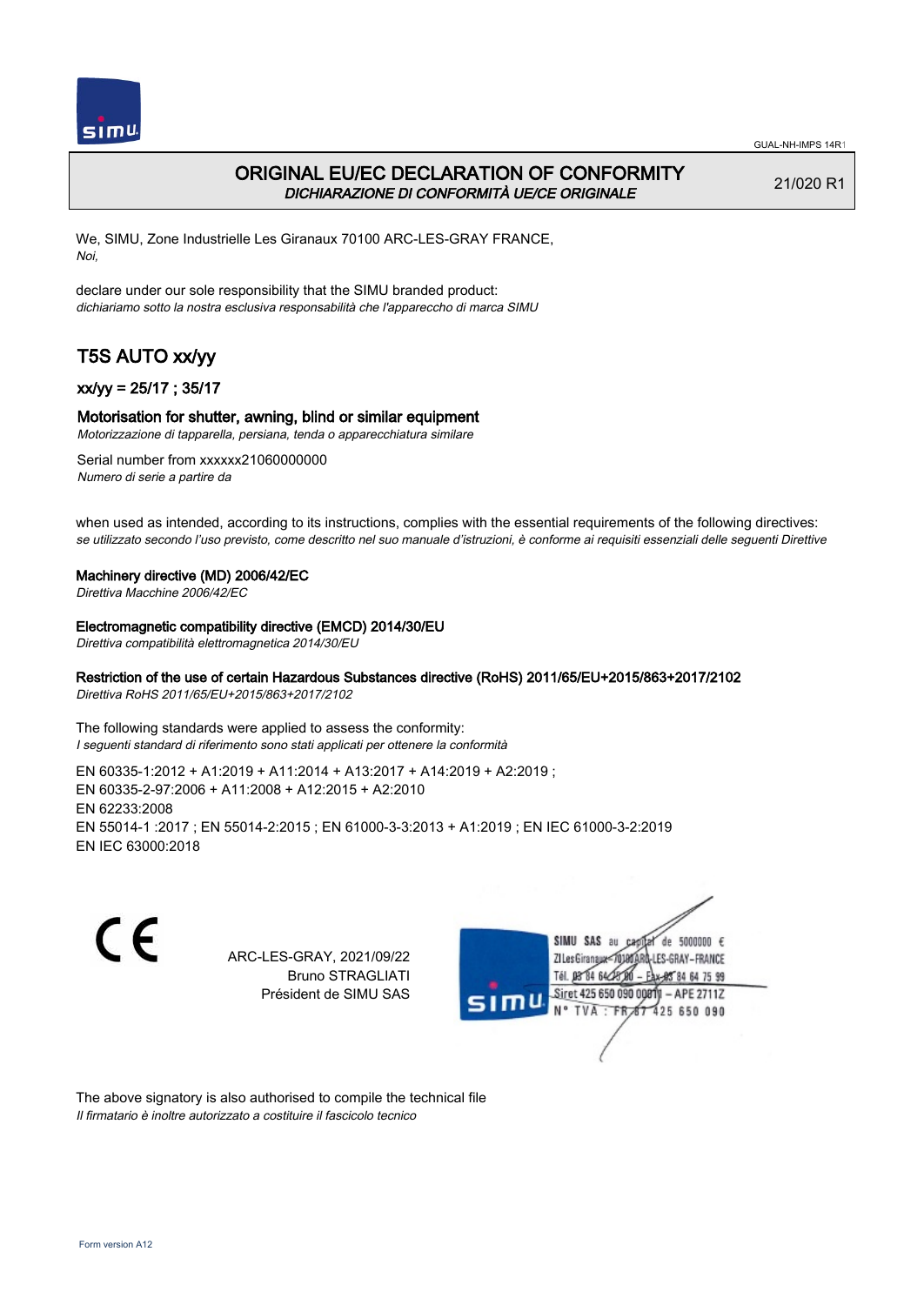

# ORIGINAL EU/EC DECLARATION OF CONFORMITY ОРИГИНАЛНА EU/EC ДЕКЛАРАЦИЯ ЗА СЪОТВЕТСТВИЕ

21/020 R1

We, SIMU, Zone Industrielle Les Giranaux 70100 ARC-LES-GRAY FRANCE, Ние,

declare under our sole responsibility that the SIMU branded product: декларираме на своя лична отговорност, че продукт с търговска марка SIMU

# T5S AUTO xx/yy

## xx/yy = 25/17 ; 35/17

### Motorisation for shutter, awning, blind or similar equipment

Моторизация за ролетни щори, сенници или други подобни засенчващи изделия

Serial number from xxxxxx21060000000 сериен номер от

when used as intended, according to its instructions, complies with the essential requirements of the following directives: когато се използва съобразно предназначението си и в съответствие с инструкциите е в съответствие с основните изисквания на следните директиви

## Machinery directive (MD) 2006/42/EC

Машинна директива 2006/42/EC

### Electromagnetic compatibility directive (EMCD) 2014/30/EU

Директива за електромагнитна съвместимост 2014/30/EU

### Restriction of the use of certain Hazardous Substances directive (RoHS) 2011/65/EU+2015/863+2017/2102

RoHS Директива относно ограничението на употребата на определени опасни вещества в електрическото и електронното оборудване 2011/65/EU+2015/863+2017/2102

The following standards were applied to assess the conformity: Следните референтни стандарти са приложени за оценяване на съответствието

EN 60335‑1:2012 + A1:2019 + A11:2014 + A13:2017 + A14:2019 + A2:2019 ; EN 60335‑2‑97:2006 + A11:2008 + A12:2015 + A2:2010 EN 62233:2008 EN 55014‑1 :2017 ; EN 55014‑2:2015 ; EN 61000‑3‑3:2013 + A1:2019 ; EN IEC 61000‑3‑2:2019 EN IEC 63000:2018

C E

ARC-LES-GRAY, 2021/09/22 Bruno STRAGLIATI Président de SIMU SAS

SIMU SAS au  $cardiz$  de 5000000  $\epsilon$ LES-GRAY-FRANCE ZI Les Giranaux</DJ80AF Tél. 08 84 64 28 584 64 75 99 Siret 425 650 090 008TV  $-$  APE 2711Z N° TVA : FRAT 425 650 090

The above signatory is also authorised to compile the technical file Гоеподписващия също е упълномощен да съставя техническо досие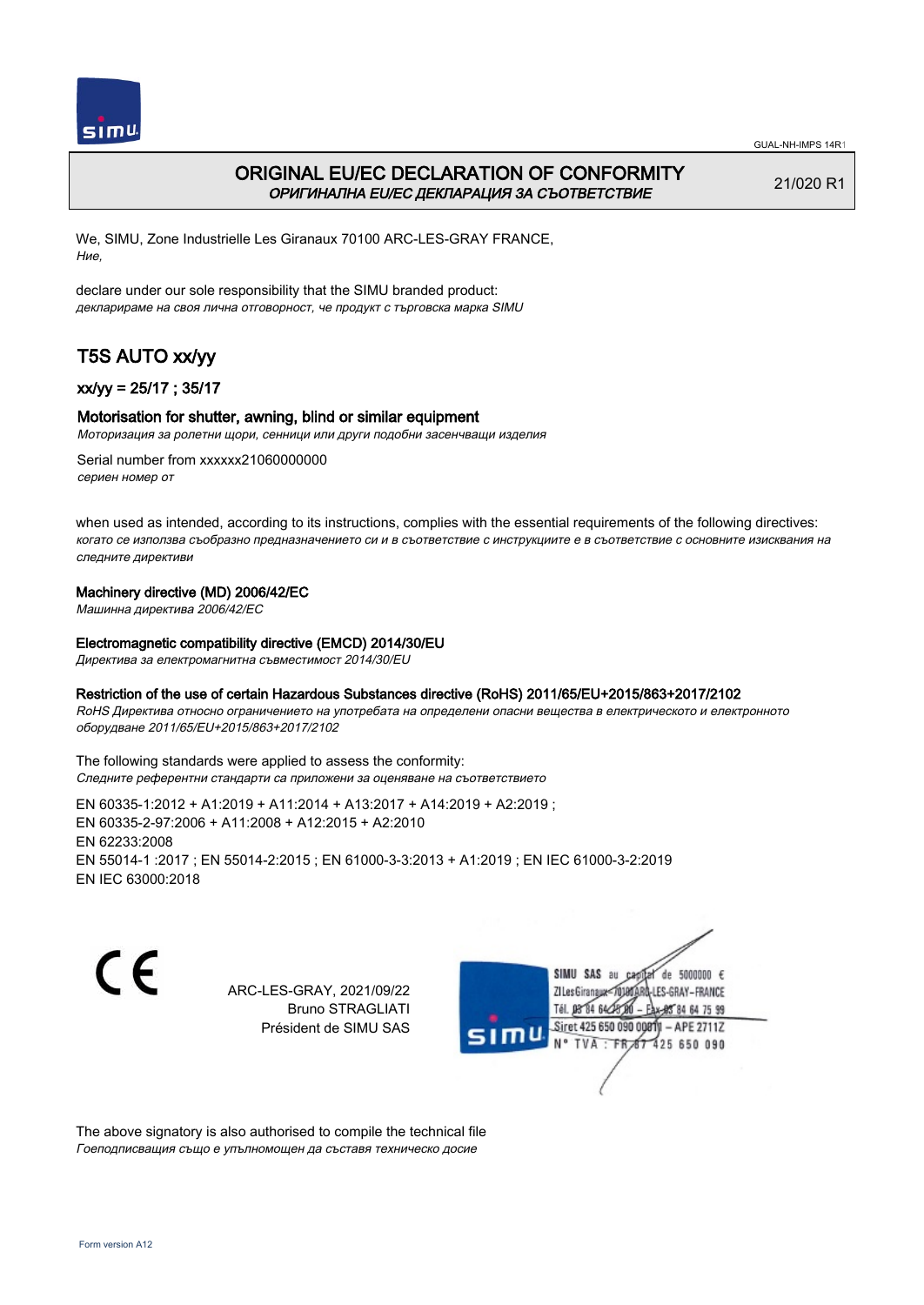

# ORIGINAL EU/EC DECLARATION OF CONFORMITY ORIGINÁLNÍ EU/ES PROHLÁŠENÍ O SHODĚ

21/020 R1

We, SIMU, Zone Industrielle Les Giranaux 70100 ARC-LES-GRAY FRANCE, My,

declare under our sole responsibility that the SIMU branded product: prohlašujeme na svou výlučnou odpovědnost, že výrobek značky SIMU

# T5S AUTO xx/yy

## xx/yy = 25/17 ; 35/17

### Motorisation for shutter, awning, blind or similar equipment

Pohon pro rolety, markýzy, clony nebo podobná zařízení

Serial number from xxxxxx21060000000 Sériové číslo od

when used as intended, according to its instructions, complies with the essential requirements of the following directives: pokud je používán v souladu s účelem použití a s návodem, splňuje základní požadavky těchto směrnic

#### Machinery directive (MD) 2006/42/EC

Směrnice o strojních zařízeních 2006/42/EC

#### Electromagnetic compatibility directive (EMCD) 2014/30/EU

Směrnice o elektromagnetické kompatibilitě 2014/30/EU

### Restriction of the use of certain Hazardous Substances directive (RoHS) 2011/65/EU+2015/863+2017/2102

Směrnice o omezení používání některých nebezpečných látek v elektrických a elektronických zařízeních 2011/65/EU+2015/863+2017/2102

The following standards were applied to assess the conformity: Pro posouzení shody byly použity následující normy

EN 60335‑1:2012 + A1:2019 + A11:2014 + A13:2017 + A14:2019 + A2:2019 ; EN 60335‑2‑97:2006 + A11:2008 + A12:2015 + A2:2010 EN 62233:2008 EN 55014‑1 :2017 ; EN 55014‑2:2015 ; EN 61000‑3‑3:2013 + A1:2019 ; EN IEC 61000‑3‑2:2019 EN IEC 63000:2018

C E

ARC-LES-GRAY, 2021/09/22 Bruno STRAGLIATI Président de SIMU SAS



The above signatory is also authorised to compile the technical file Výše uvedená osoba je také osoba pověřená sestavením technické dokumentace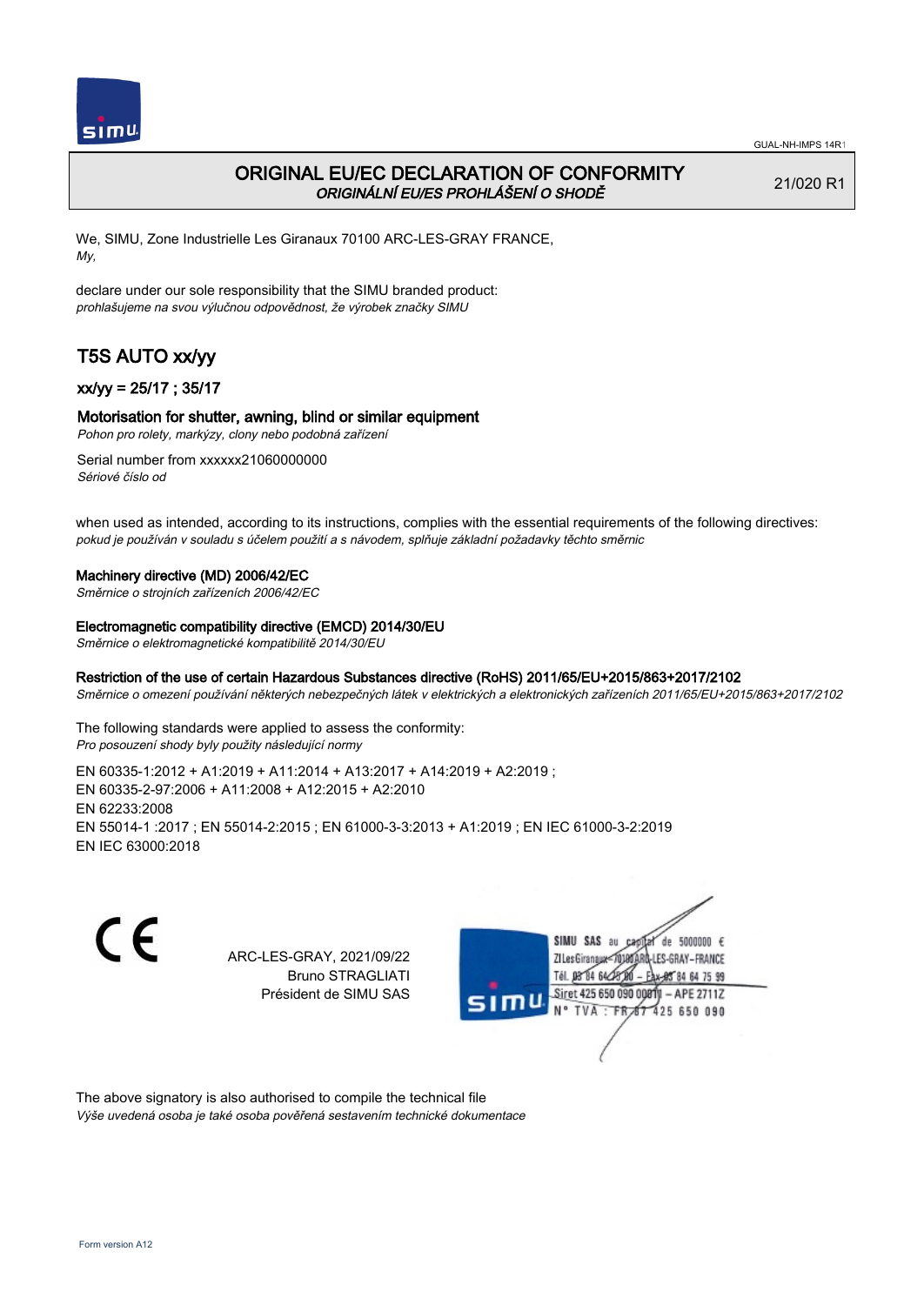

# ORIGINAL EU/EC DECLARATION OF CONFORMITY ORIGINAL EU/EF-OVERENSSTEMMELSESERKLÆRING

21/020 R1

We, SIMU, Zone Industrielle Les Giranaux 70100 ARC-LES-GRAY FRANCE, Vi,

declare under our sole responsibility that the SIMU branded product: erklærer som eneansvarlige, at SIMU mærkede produkter

# T5S AUTO xx/yy

## xx/yy = 25/17 ; 35/17

### Motorisation for shutter, awning, blind or similar equipment

Motorisering af gitre, markiser, persienner eller lign. udstyr

Serial number from xxxxxx21060000000 serienummer fra

when used as intended, according to its instructions, complies with the essential requirements of the following directives: når det anvendes efter hensigten, efter dennes instrukser, overholder kravene i følgende direktiver

#### Machinery directive (MD) 2006/42/EC

Maskindirektivet 2006/42/EC

#### Electromagnetic compatibility directive (EMCD) 2014/30/EU

Elektromagnetisk kompatibilitet direktiv 2014/30/EU

### Restriction of the use of certain Hazardous Substances directive (RoHS) 2011/65/EU+2015/863+2017/2102

RoHS direktiv 2011/65/EU+2015/863+2017/2102

The following standards were applied to assess the conformity: Referencestandarderne der følger blev anvendt til at vurdere overholdelsen

EN 60335‑1:2012 + A1:2019 + A11:2014 + A13:2017 + A14:2019 + A2:2019 ; EN 60335‑2‑97:2006 + A11:2008 + A12:2015 + A2:2010 EN 62233:2008 EN 55014‑1 :2017 ; EN 55014‑2:2015 ; EN 61000‑3‑3:2013 + A1:2019 ; EN IEC 61000‑3‑2:2019 EN IEC 63000:2018



ARC-LES-GRAY, 2021/09/22 Bruno STRAGLIATI Président de SIMU SAS



The above signatory is also authorised to compile the technical file Personen nævnt ovenfor er også godkendt til at udarbejde det tekniske dossier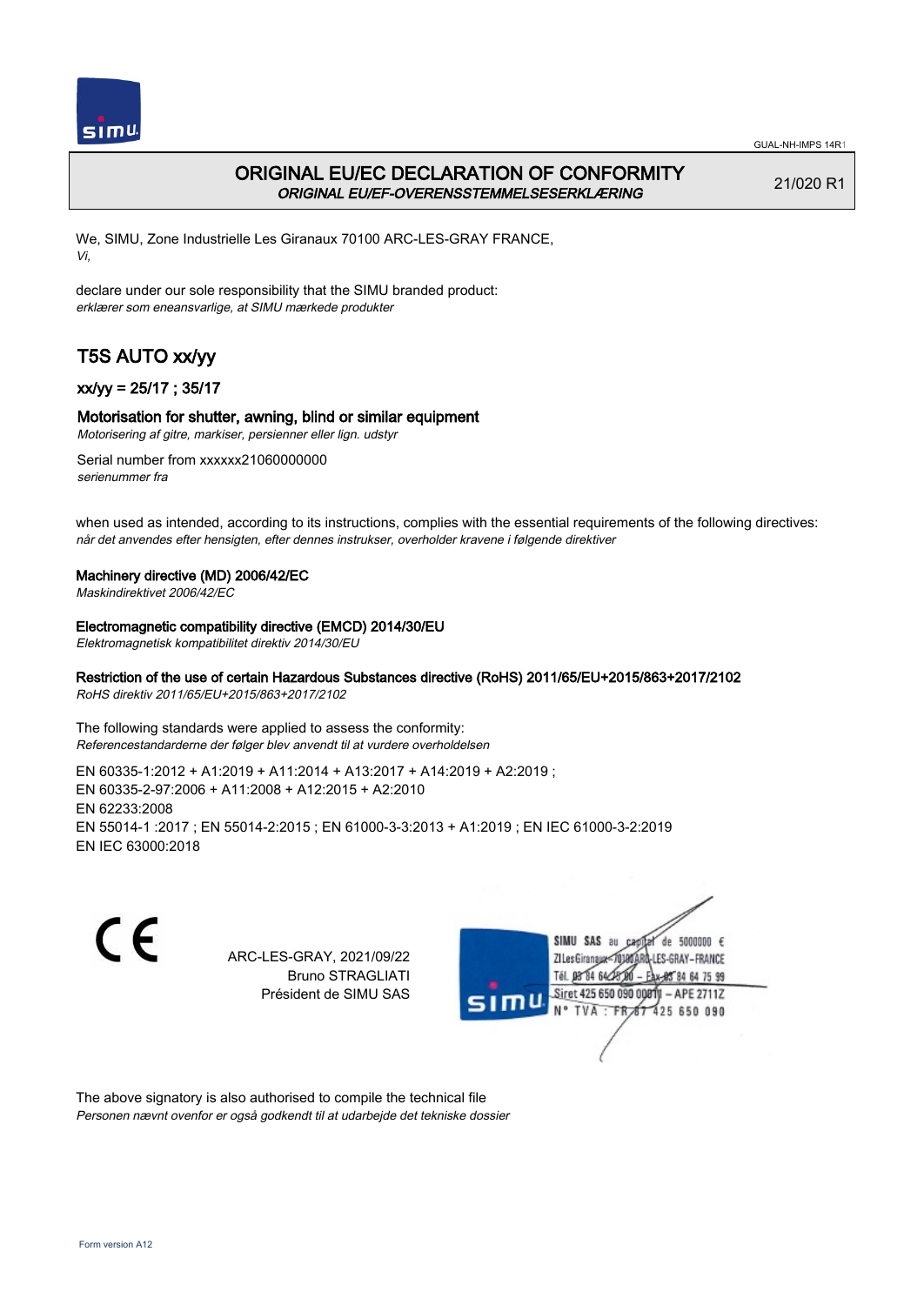

# ORIGINAL EU/EC DECLARATION OF CONFORMITY EL/EK VASTAVUSDEKLARATSIOON

21/020 R1

We, SIMU, Zone Industrielle Les Giranaux 70100 ARC-LES-GRAY FRANCE, Meie,

declare under our sole responsibility that the SIMU branded product: kinnitame kogu vastutusega, et SIMU kaubamärgiga tooted

# T5S AUTO xx/yy

### xx/yy = 25/17 ; 35/17

#### Motorisation for shutter, awning, blind or similar equipment

Aknaluukide, varikatuste, aknakardinate või sarnaste seadmete motoriseerimine

Serial number from xxxxxx21060000000 Seerianumber alates

when used as intended, according to its instructions, complies with the essential requirements of the following directives: kui kasutatakse eesmärgipäraselt ja juhiste kohaselt, vastavad käesoleva direktiivi põhinõuetele

#### Machinery directive (MD) 2006/42/EC

Masinate direktiiv 2006/42/EC

#### Electromagnetic compatibility directive (EMCD) 2014/30/EU

Elektromagnetilise ühilduvuse direktiiv 2014/30/EU

### Restriction of the use of certain Hazardous Substances directive (RoHS) 2011/65/EU+2015/863+2017/2102

RoHs direktiiv ohtlike ainete kasutamise piirangute kohta elektri- ja elektroonikaseadmetes 2011/65/EU+2015/863+2017/2102

The following standards were applied to assess the conformity: Vastavusdeklaratsiooni hindamiseks kasutatakse järgmisi standardeid

EN 60335‑1:2012 + A1:2019 + A11:2014 + A13:2017 + A14:2019 + A2:2019 ; EN 60335‑2‑97:2006 + A11:2008 + A12:2015 + A2:2010 EN 62233:2008 EN 55014‑1 :2017 ; EN 55014‑2:2015 ; EN 61000‑3‑3:2013 + A1:2019 ; EN IEC 61000‑3‑2:2019 EN IEC 63000:2018

C E

ARC-LES-GRAY, 2021/09/22 Bruno STRAGLIATI Président de SIMU SAS



The above signatory is also authorised to compile the technical file Eelpool nimetatud isik on volitatud koostama tehnilist dokumentatsiooni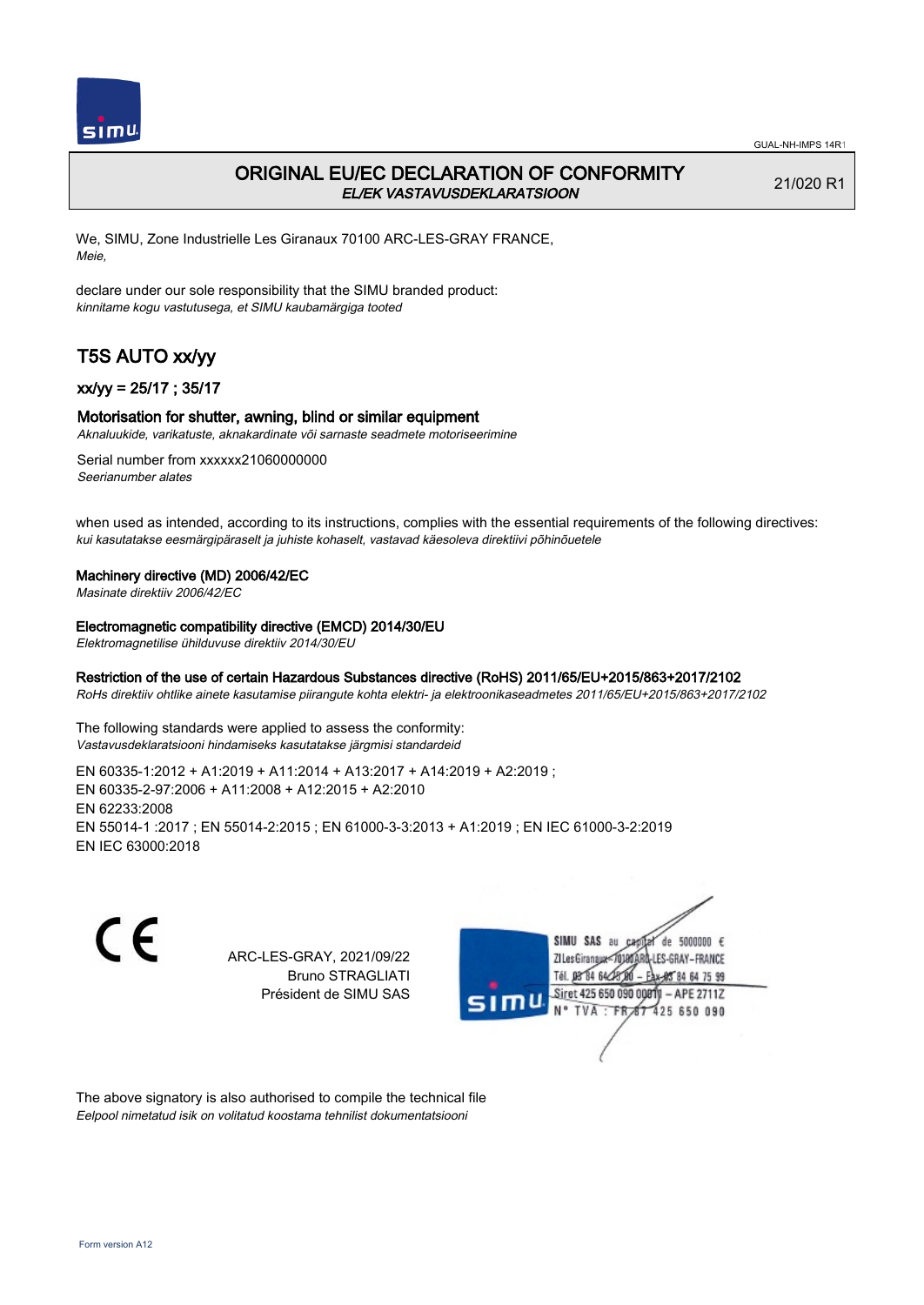

# ORIGINAL EU/EC DECLARATION OF CONFORMITY ALKUPERÄISET EU/EY-VAATIMUSTENMUKAISUUSVAKUUTUS

21/020 R1

We, SIMU, Zone Industrielle Les Giranaux 70100 ARC-LES-GRAY FRANCE, Me,

declare under our sole responsibility that the SIMU branded product: vakuutamme omalla vastuullamme, että SIMU merkkituote

# T5S AUTO xx/yy

## xx/yy = 25/17 ; 35/17

### Motorisation for shutter, awning, blind or similar equipment

Sälerullainten, markiisien, kaihtimien tai vastaavien motorisointi

Serial number from xxxxxx21060000000 sarjanumerot

when used as intended, according to its instructions, complies with the essential requirements of the following directives: kun käytettynä oikein ja sen ohjeiden mukaan, noudattaa seuraavien direktiivien olennaisia vaatimuksia

### Machinery directive (MD) 2006/42/EC

Konedirektiivin 2006/42/EC

#### Electromagnetic compatibility directive (EMCD) 2014/30/EU

Sähkömagneettinen yhteensopivuus direktiivin 2014/30/EU

# Restriction of the use of certain Hazardous Substances directive (RoHS) 2011/65/EU+2015/863+2017/2102

RoHS direktiivin 2011/65/EU+2015/863+2017/2102

The following standards were applied to assess the conformity: Seuraavia viitestandardeja sovellettiin vaatimustenmukaisuusvakuutusta arvioitaessa

EN 60335‑1:2012 + A1:2019 + A11:2014 + A13:2017 + A14:2019 + A2:2019 ; EN 60335‑2‑97:2006 + A11:2008 + A12:2015 + A2:2010 EN 62233:2008 EN 55014‑1 :2017 ; EN 55014‑2:2015 ; EN 61000‑3‑3:2013 + A1:2019 ; EN IEC 61000‑3‑2:2019 EN IEC 63000:2018

C E

ARC-LES-GRAY, 2021/09/22 Bruno STRAGLIATI Président de SIMU SAS



The above signatory is also authorised to compile the technical file Yllä allekirjoittaja on myös valtuutettu kokoamaan teknisten tiedostojen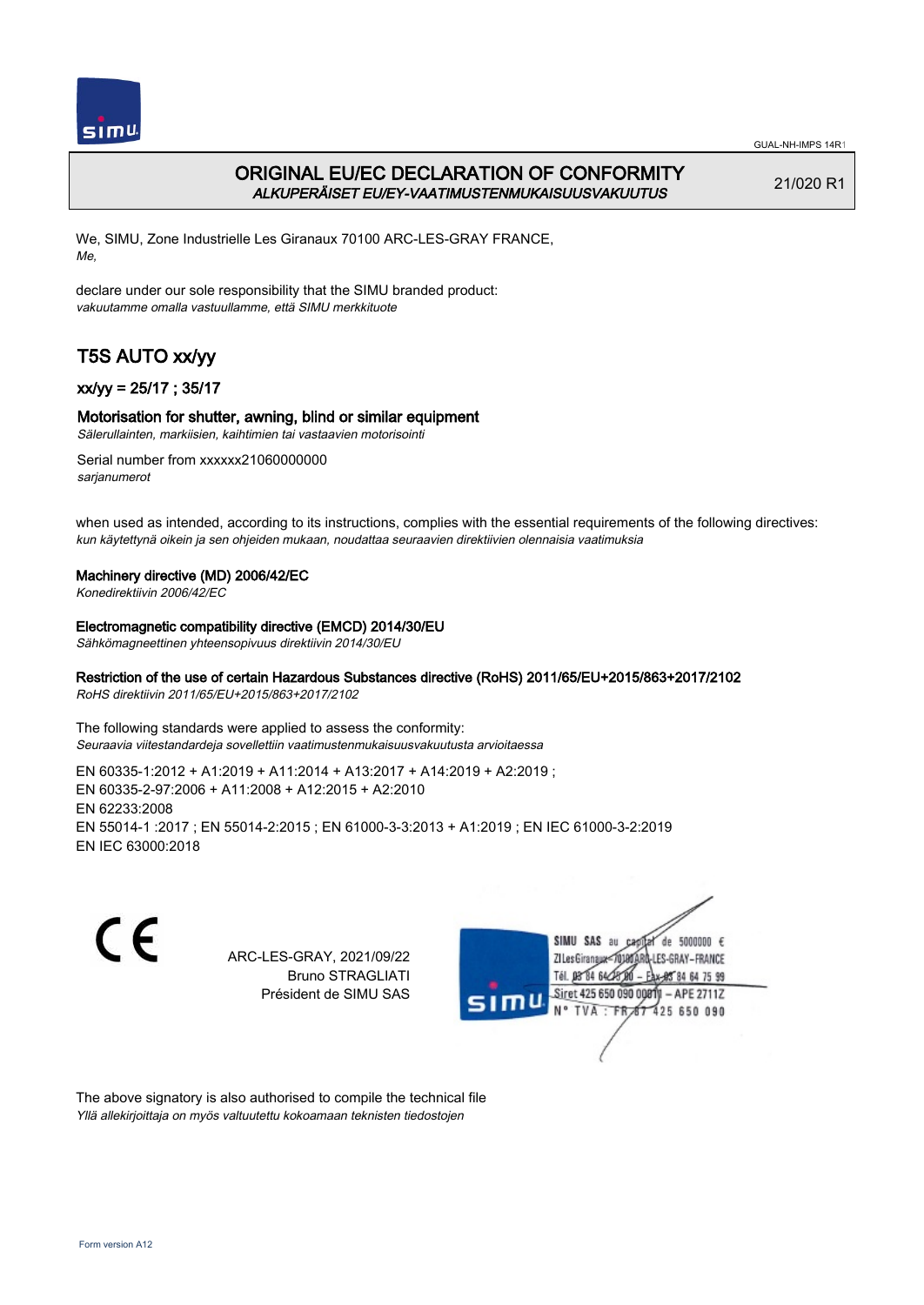

# ORIGINAL EU/EC DECLARATION OF CONFORMITY ΠΡΩΤΟΤΥΠΟ ΔΗΛΩΣΗ ΣΥΜΜΟΡΦΩΣΗΣ ΕΕ/EK

21/020 R1

We, SIMU, Zone Industrielle Les Giranaux 70100 ARC-LES-GRAY FRANCE, εμείς,

declare under our sole responsibility that the SIMU branded product: Δηλώνουμε αναλαμβάνοντας την αποκλειστική ευθύνη ότι το επώνυμο προϊόν SIMU

# T5S AUTO xx/yy

### xx/yy = 25/17 ; 35/17

### Motorisation for shutter, awning, blind or similar equipment

Μηχανοκίνηση για ρολα,τέντες,στόρια ή παρόμοιο εξοπλισμό

Serial number from xxxxxx21060000000 σειριακό αριθμό από

when used as intended, according to its instructions, complies with the essential requirements of the following directives: όταν χρησιμοποιείται όπως έχει προβλεφθεί, σύμφωνα με τις οδηγίες του, συμφωνεί με τις βασικές απαιτήσεις των ακόλουθων οδηγιών

#### Machinery directive (MD) 2006/42/EC

Οδηγία περι μηχανικού εξοπλισμού 2006/42/EC

#### Electromagnetic compatibility directive (EMCD) 2014/30/EU

Οδηγία ηλεκτρομαγνητικής συμβατότητας 2014/30/EU

### Restriction of the use of certain Hazardous Substances directive (RoHS) 2011/65/EU+2015/863+2017/2102

Οδηγίας RoHS 2011/65/EU+2015/863+2017/2102

The following standards were applied to assess the conformity: Τα πρότυπα αναφοράς που ακολουθούν εφαρμόστηκαν με σκοπό την αξιολόγηση της συμμόρφωσης

EN 60335‑1:2012 + A1:2019 + A11:2014 + A13:2017 + A14:2019 + A2:2019 ; EN 60335‑2‑97:2006 + A11:2008 + A12:2015 + A2:2010 EN 62233:2008 EN 55014‑1 :2017 ; EN 55014‑2:2015 ; EN 61000‑3‑3:2013 + A1:2019 ; EN IEC 61000‑3‑2:2019 EN IEC 63000:2018

C E

ARC-LES-GRAY, 2021/09/22 Bruno STRAGLIATI Président de SIMU SAS



The above signatory is also authorised to compile the technical file

Το πρόσωπο που αναφέρεται παραπάνω είναι επίσης εξουσιοδοτημένο να καταρτίσει τον τεχνικό φάκελο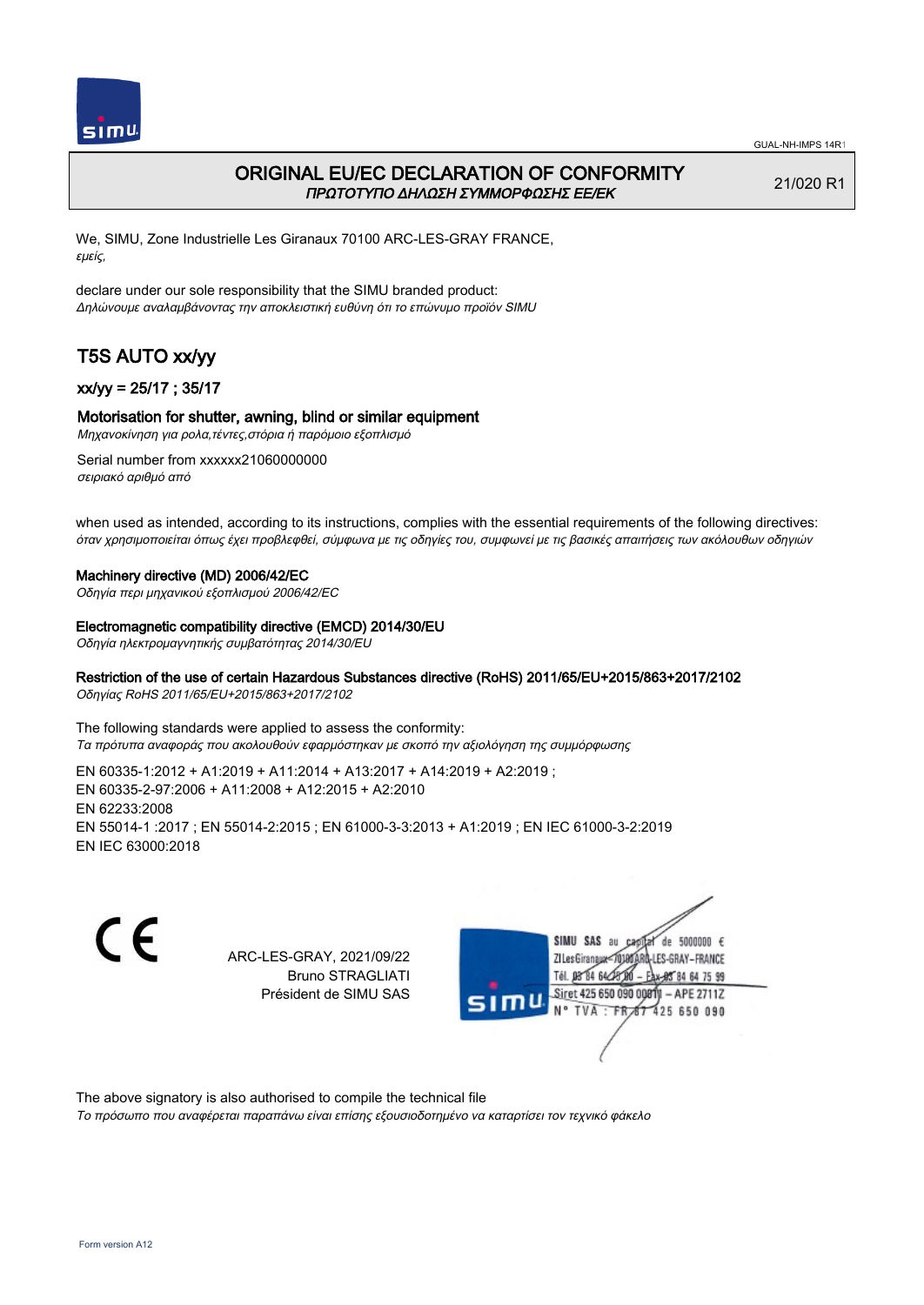

# ORIGINAL EU/EC DECLARATION OF CONFORMITY ORGINALNA EU/EC DEKLARACIJA O USKLAĐENOSTI

21/020 R1

We, SIMU, Zone Industrielle Les Giranaux 70100 ARC-LES-GRAY FRANCE, Mi,

declare under our sole responsibility that the SIMU branded product: izjavljujemo pod punom odgovornošču da je proizvod marke SIMU

# T5S AUTO xx/yy

## xx/yy = 25/17 ; 35/17

## Motorisation for shutter, awning, blind or similar equipment

Motorizacija za rolete,tende,sjenila ili slične opreme

Serial number from xxxxxx21060000000 Serijski broj iz

when used as intended, according to its instructions, complies with the essential requirements of the following directives: ako se upotrebljava prema namjeni, prema važećim uputama, usklađen sa prijeko potrebnim zahtijevima slijedećih direktiva

#### Machinery directive (MD) 2006/42/EC

Direktiva o strojevima 2006/42/EC

#### Electromagnetic compatibility directive (EMCD) 2014/30/EU

Direktiva o elektromagnetskoj usklađenosti 2014/30/EU

### Restriction of the use of certain Hazardous Substances directive (RoHS) 2011/65/EU+2015/863+2017/2102

Direktiva RoHS 2011/65/EU+2015/863+2017/2102

The following standards were applied to assess the conformity: Slijedeće reference standarda se primjenjuju da se odredi usklađenost

EN 60335‑1:2012 + A1:2019 + A11:2014 + A13:2017 + A14:2019 + A2:2019 ; EN 60335‑2‑97:2006 + A11:2008 + A12:2015 + A2:2010 EN 62233:2008 EN 55014‑1 :2017 ; EN 55014‑2:2015 ; EN 61000‑3‑3:2013 + A1:2019 ; EN IEC 61000‑3‑2:2019 EN IEC 63000:2018

C E

ARC-LES-GRAY, 2021/09/22 Bruno STRAGLIATI Président de SIMU SAS



The above signatory is also authorised to compile the technical file Gore navedeni potpisnik također je ovlašten za sastavljanje tehničkog dokumenta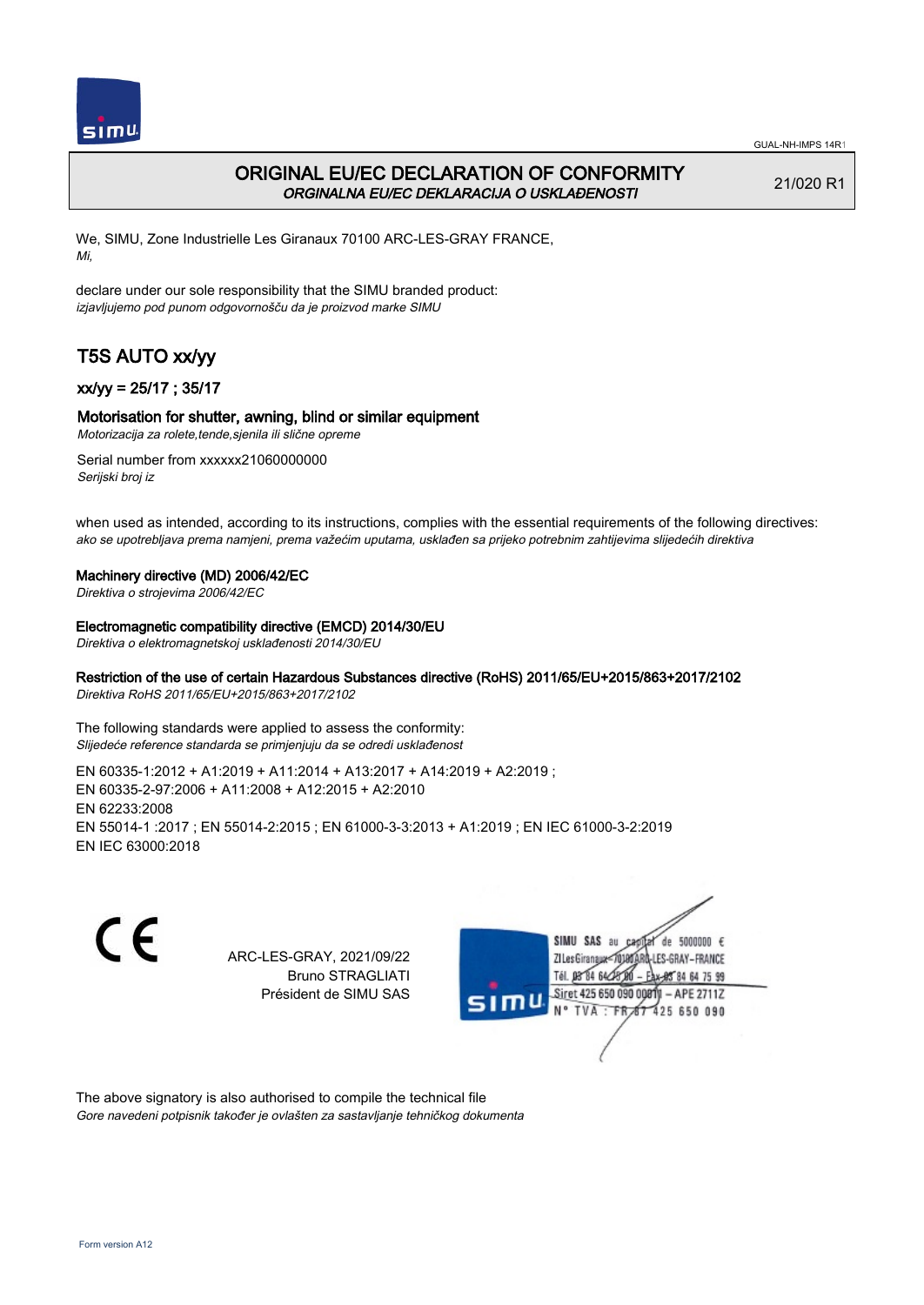

## ORIGINAL EU/EC DECLARATION OF CONFORMITY Eredeti EU/CE Megfelelőségi Nyilatkozat

21/020 R1

We, SIMU, Zone Industrielle Les Giranaux 70100 ARC-LES-GRAY FRANCE, Alulírott,

declare under our sole responsibility that the SIMU branded product: felelősségünk teljes tudatában kijelentjük, hogy a szóban forgó SIMU termék

# T5S AUTO xx/yy

### xx/yy = 25/17 ; 35/17

### Motorisation for shutter, awning, blind or similar equipment

Redőny, napellenző vagy hasonlószerkezetek motorizálása

Serial number from xxxxxx21060000000 Sorozatszámtól

when used as intended, according to its instructions, complies with the essential requirements of the following directives: megfelel, az alábbi irányelvekben megfogalmazott alapvető követelményeknek

#### Machinery directive (MD) 2006/42/EC

Gépekre vonatkozó irányelv 2006/42/EC

#### Electromagnetic compatibility directive (EMCD) 2014/30/EU

Elektromágneses megfelelőségi irányelv 2014/30/EU

### Restriction of the use of certain Hazardous Substances directive (RoHS) 2011/65/EU+2015/863+2017/2102

RoHS irányelv 2011/65/EU+2015/863+2017/2102

The following standards were applied to assess the conformity: A megfelelőség biztosításának érdekében az alábbi szabványok kerültek alkalmazásra

EN 60335‑1:2012 + A1:2019 + A11:2014 + A13:2017 + A14:2019 + A2:2019 ; EN 60335‑2‑97:2006 + A11:2008 + A12:2015 + A2:2010 EN 62233:2008 EN 55014‑1 :2017 ; EN 55014‑2:2015 ; EN 61000‑3‑3:2013 + A1:2019 ; EN IEC 61000‑3‑2:2019 EN IEC 63000:2018

C E

ARC-LES-GRAY, 2021/09/22 Bruno STRAGLIATI Président de SIMU SAS



The above signatory is also authorised to compile the technical file A fent említett aláíró is jogosult a műszaki dokumentáció összeállítására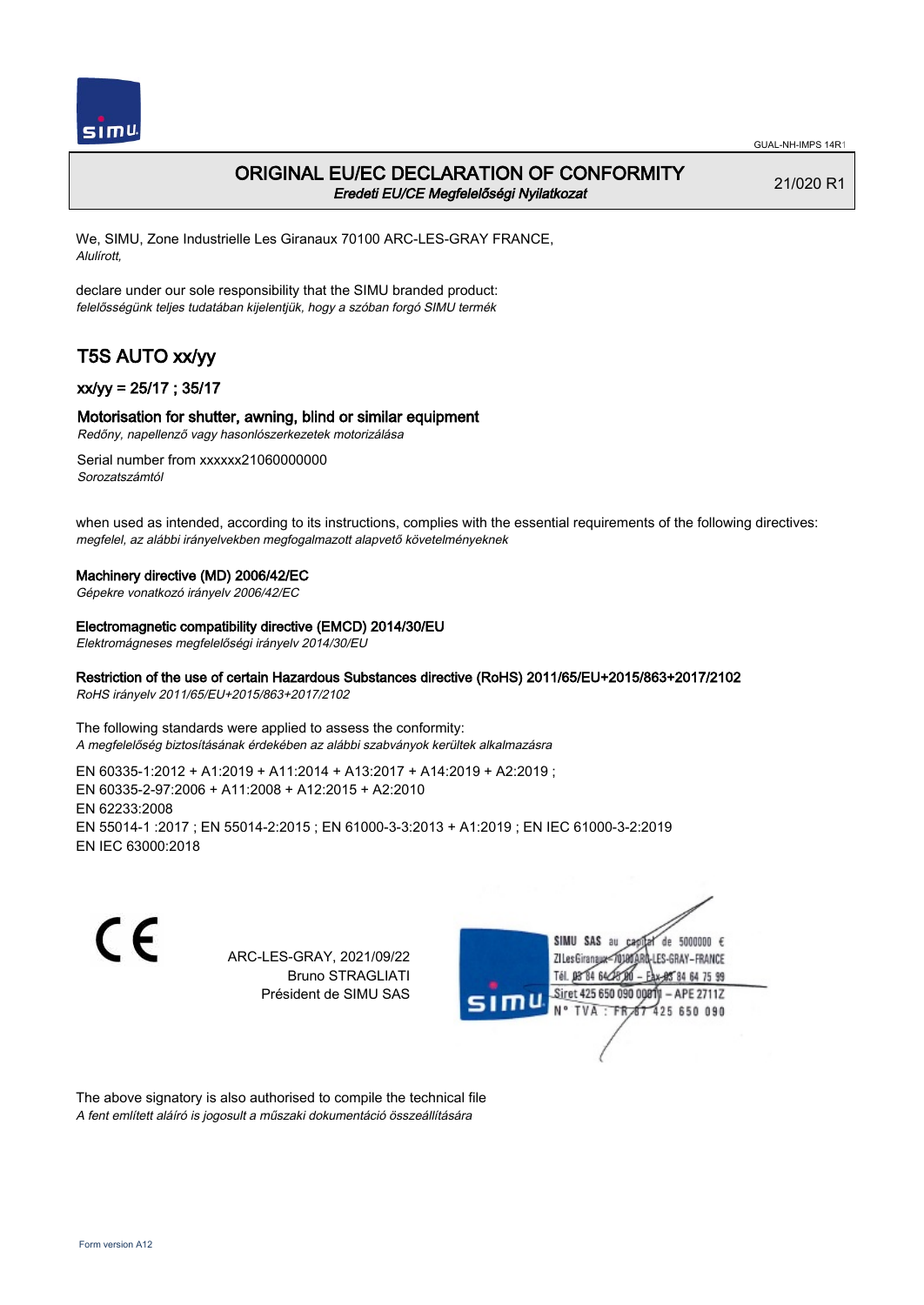

# ORIGINAL EU/EC DECLARATION OF CONFORMITY ORIGINALI ES/EB ATITIKTIES DEKLARACIJA

21/020 R1

We, SIMU, Zone Industrielle Les Giranaux 70100 ARC-LES-GRAY FRANCE, Mes,

declare under our sole responsibility that the SIMU branded product: atsakingai deklaruojame, kad SIMU kompanijos produktas

# T5S AUTO xx/yy

## xx/yy = 25/17 ; 35/17

### Motorisation for shutter, awning, blind or similar equipment

Apsauginių žaliuzių, markizių, ritininių užuolaidų ir panašių gaminių automatizavimas

Serial number from xxxxxx21060000000 Serijos numeris nuo

when used as intended, according to its instructions, complies with the essential requirements of the following directives: naudojamas pagal paskirtį, pagal gamintojo instrukcijas, atitinka esminius šių Direktyvų reikalavimus

#### Machinery directive (MD) 2006/42/EC

Mašinų direktyva 2006/42/EC

Electromagnetic compatibility directive (EMCD) 2014/30/EU

Elektromagnetinio suderinamumo direktyva 2014/30/EU

### Restriction of the use of certain Hazardous Substances directive (RoHS) 2011/65/EU+2015/863+2017/2102

PMNA (RoHS) direktyva 2011/65/EU+2015/863+2017/2102

The following standards were applied to assess the conformity: Įverinti deklaruojamą atitiktį buvo taikomi toliau nurodyti standartai

EN 60335‑1:2012 + A1:2019 + A11:2014 + A13:2017 + A14:2019 + A2:2019 ; EN 60335‑2‑97:2006 + A11:2008 + A12:2015 + A2:2010 EN 62233:2008 EN 55014‑1 :2017 ; EN 55014‑2:2015 ; EN 61000‑3‑3:2013 + A1:2019 ; EN IEC 61000‑3‑2:2019 EN IEC 63000:2018

C E

ARC-LES-GRAY, 2021/09/22 Bruno STRAGLIATI Président de SIMU SAS



The above signatory is also authorised to compile the technical file Asmuo, pasirašęs šią deklaraciją, taip pat turi įgaliojimą sudaryti techninę bylą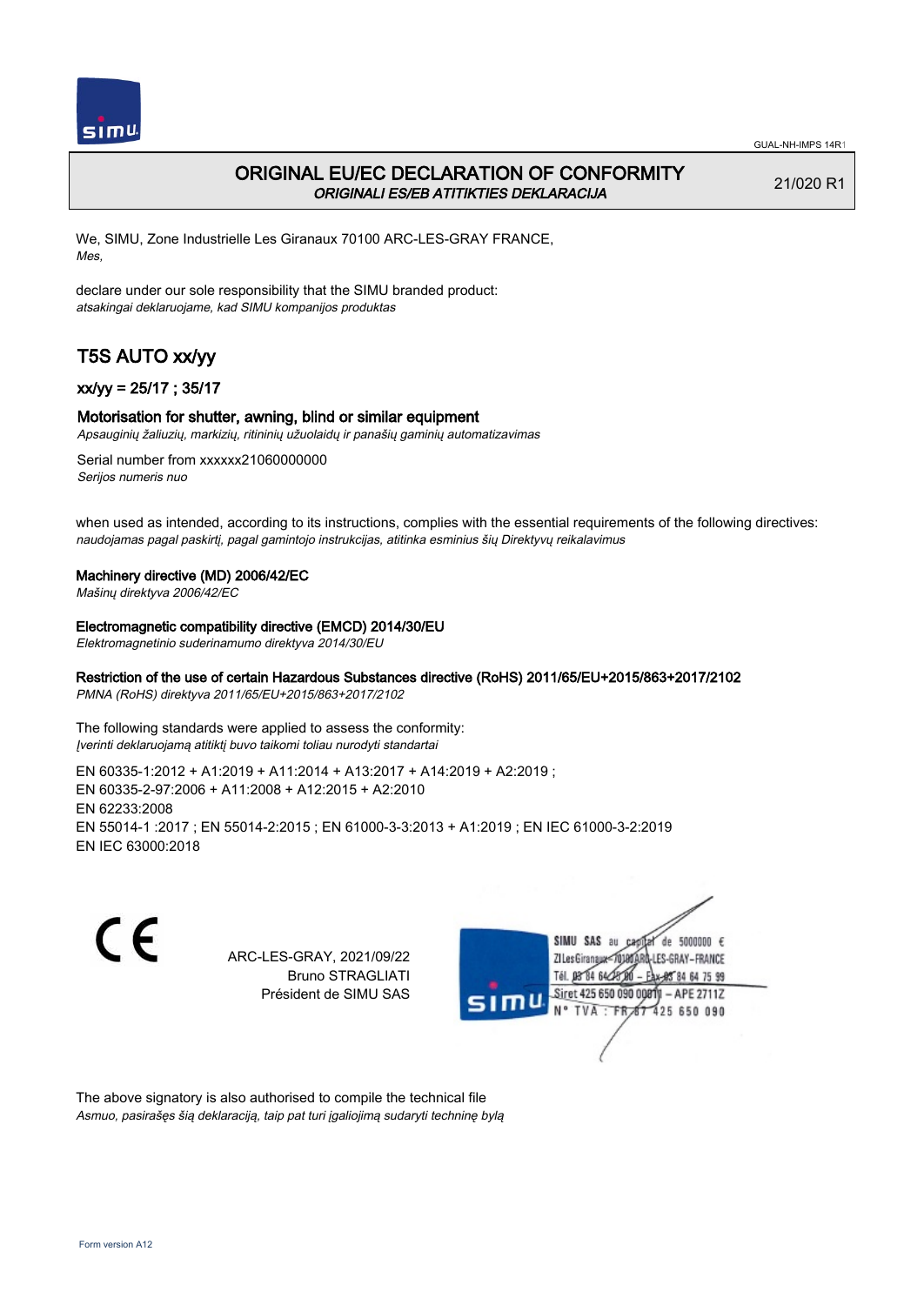

# ORIGINAL EU/EC DECLARATION OF CONFORMITY ES/EK ATBILSTĪBAS DEKLARĀCIJA

21/020 R1

We, SIMU, Zone Industrielle Les Giranaux 70100 ARC-LES-GRAY FRANCE, Mēs,

declare under our sole responsibility that the SIMU branded product: ar pilnu atbildību, apliecinām, ka SIMU zīmola produkti,

# T5S AUTO xx/yy

## xx/yy = 25/17 ; 35/17

### Motorisation for shutter, awning, blind or similar equipment

Aizsargžalūziju, žalūziju, markīžu, aizkaru un līdzīgu gala produktu motorizēšana

Serial number from xxxxxx21060000000 sērijas numurs no

when used as intended, according to its instructions, complies with the essential requirements of the following directives: ja tie tiek lietoti saskaņā ar norādījumiem, atbilst šo direktīvu pamatprasībām

#### Machinery directive (MD) 2006/42/EC

Mašīnu Direktīva 2006/42/EC

Electromagnetic compatibility directive (EMCD) 2014/30/EU

Elektromagnētiskās Savietojamības Direktīva 2014/30/EU

#### Restriction of the use of certain Hazardous Substances directive (RoHS) 2011/65/EU+2015/863+2017/2102

RoHs Direktīva par dažādu bīstamu vielu izmantošanas ierobežošanu elektriskās un elektroniskās iekārtās 2011/65/EU+2015/863+2017/2102

The following standards were applied to assess the conformity: Atbilstības deklarācijas novērtēšanai tiek pielietoti sekojoši standarti

EN 60335‑1:2012 + A1:2019 + A11:2014 + A13:2017 + A14:2019 + A2:2019 ; EN 60335‑2‑97:2006 + A11:2008 + A12:2015 + A2:2010 EN 62233:2008 EN 55014‑1 :2017 ; EN 55014‑2:2015 ; EN 61000‑3‑3:2013 + A1:2019 ; EN IEC 61000‑3‑2:2019 EN IEC 63000:2018

 $\epsilon$ 

ARC-LES-GRAY, 2021/09/22 Bruno STRAGLIATI Président de SIMU SAS



The above signatory is also authorised to compile the technical file Iepriekš minētā persona ir pilnvarota sastādīt tehnisko dokumentāciju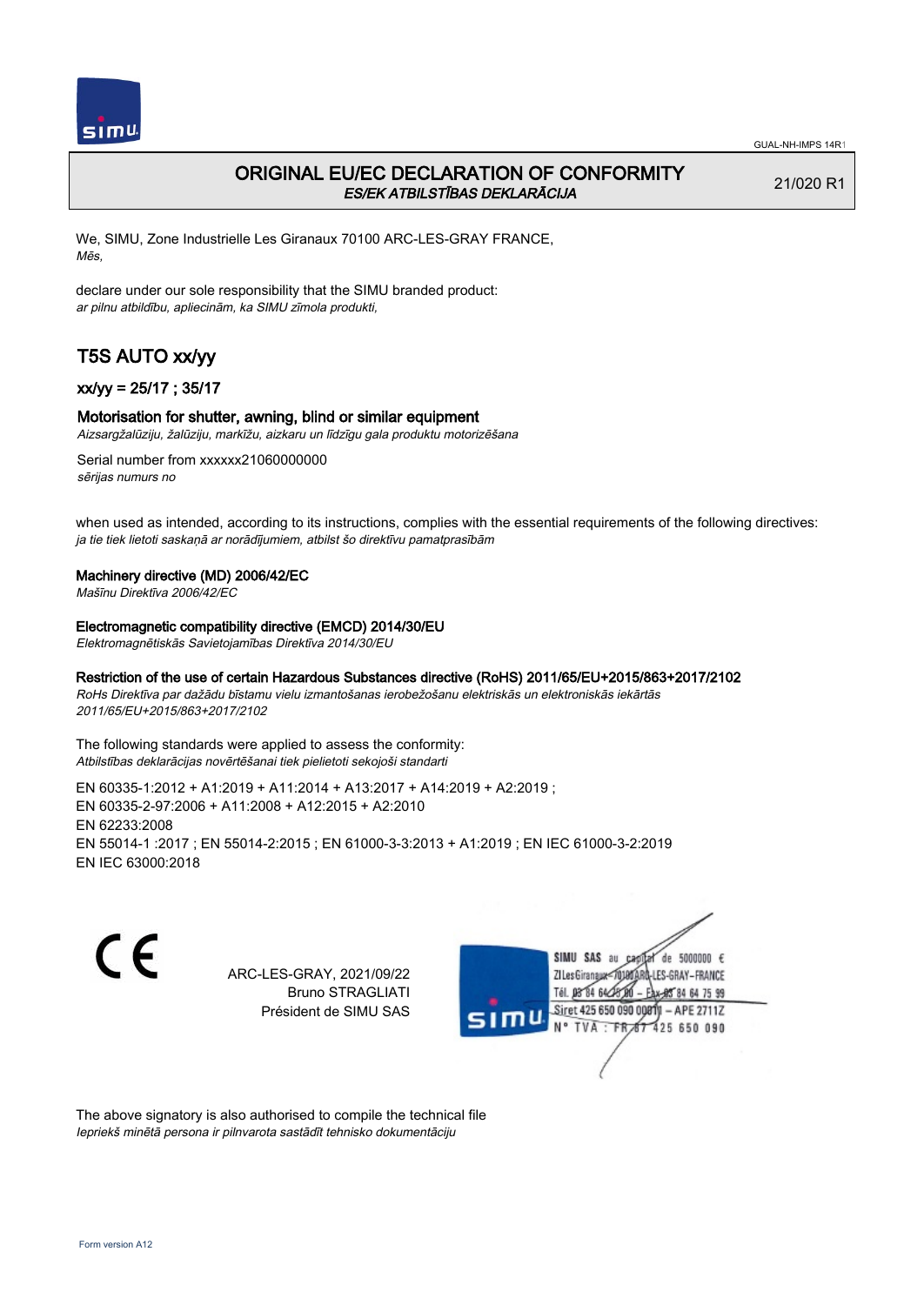

# ORIGINAL EU/EC DECLARATION OF CONFORMITY OORSPRONKELIJKE EU/EG-CONFORMITEITSVERKLARING

21/020 R1

We, SIMU, Zone Industrielle Les Giranaux 70100 ARC-LES-GRAY FRANCE, Wij,

declare under our sole responsibility that the SIMU branded product: verklaren op eigen verantwoordelijkheid dat het produkt van het SIMU

# T5S AUTO xx/yy

## xx/yy = 25/17 ; 35/17

### Motorisation for shutter, awning, blind or similar equipment

Motorisatie voor rolluiken, zonwering, screens of gelijkaardige toepassingen

Serial number from xxxxxx21060000000 Serienummer van

when used as intended, according to its instructions, complies with the essential requirements of the following directives: wanneer gebruikt voor de juiste toepassing voldoet aan de essentiële eisen van de volgende richtlijnen

### Machinery directive (MD) 2006/42/EC

Machinerichtlijn 2006/42/EC

Electromagnetic compatibility directive (EMCD) 2014/30/EU

Richtlijn elektromagnetische compatibiliteit 2014/30/EU

### Restriction of the use of certain Hazardous Substances directive (RoHS) 2011/65/EU+2015/863+2017/2102

RoHS Richtlijn 2011/65/EU+2015/863+2017/2102

The following standards were applied to assess the conformity: De volgende referentiestandaarden worden toegepast om de overeenstemming te evalueren

EN 60335‑1:2012 + A1:2019 + A11:2014 + A13:2017 + A14:2019 + A2:2019 ; EN 60335‑2‑97:2006 + A11:2008 + A12:2015 + A2:2010 EN 62233:2008 EN 55014‑1 :2017 ; EN 55014‑2:2015 ; EN 61000‑3‑3:2013 + A1:2019 ; EN IEC 61000‑3‑2:2019 EN IEC 63000:2018

C E

ARC-LES-GRAY, 2021/09/22 Bruno STRAGLIATI Président de SIMU SAS



The above signatory is also authorised to compile the technical file

De bovengenoemde persoon is ook bevoegd om het technisch dossier samen te stellen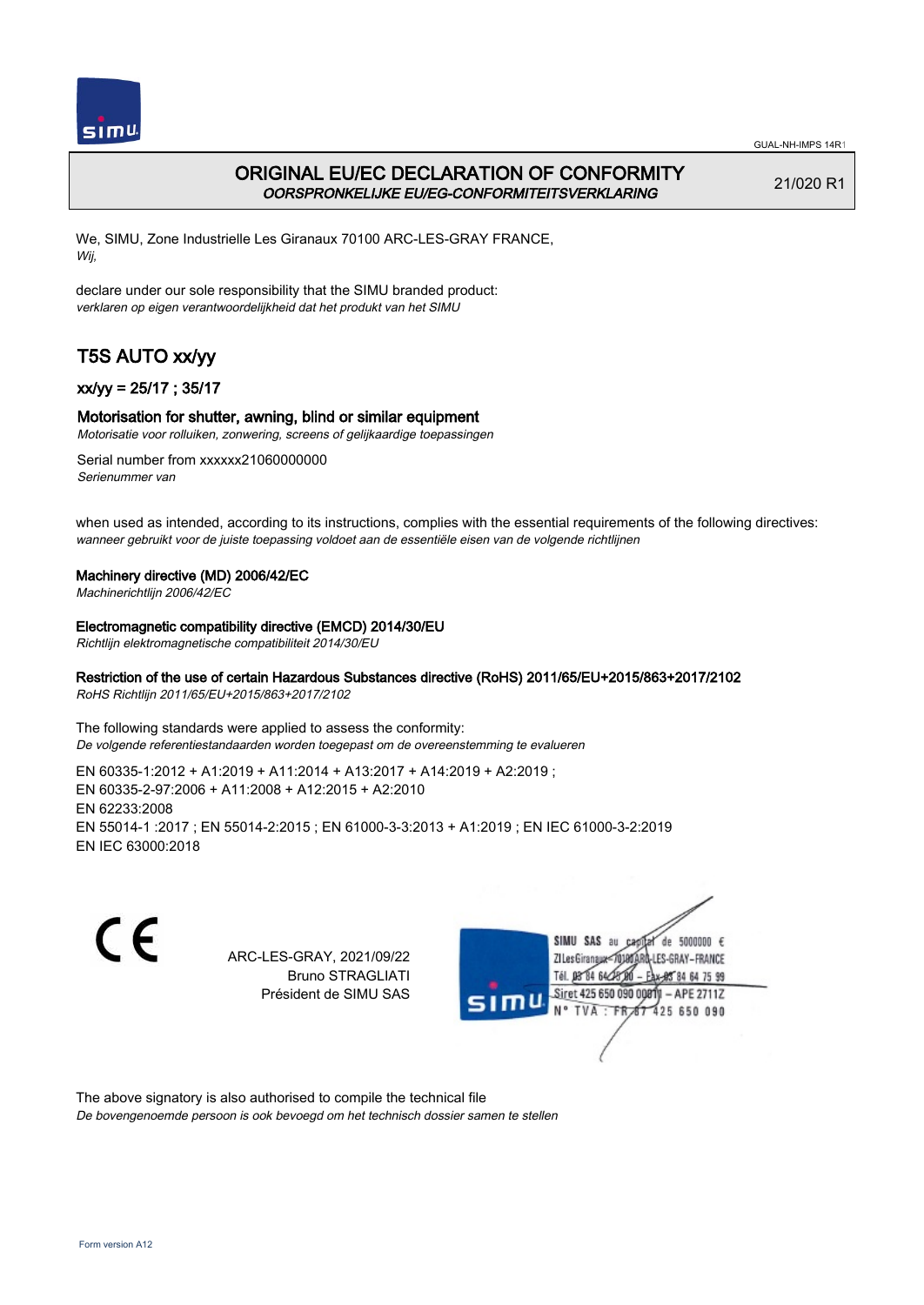

# ORIGINAL EU/EC DECLARATION OF CONFORMITY ORIGINAL EU / CE - ERKLÆRING

21/020 R1

We, SIMU, Zone Industrielle Les Giranaux 70100 ARC-LES-GRAY FRANCE, Vi,

declare under our sole responsibility that the SIMU branded product: erklærer under vårt eneansvar at SIMU merket produkt

# T5S AUTO xx/yy

### xx/yy = 25/17 ; 35/17

#### Motorisation for shutter, awning, blind or similar equipment

Motorisering for marksier, screens, persienner eller lignende utstyr

Serial number from xxxxxx21060000000 Serienummer fra

when used as intended, according to its instructions, complies with the essential requirements of the following directives: når de brukes som forutsatt, i henhold til sin instruks, i samsvar med de grunnlegende kravene i følgende direktiver

#### Machinery directive (MD) 2006/42/EC

Maskindirektivet 2006/42/EC

#### Electromagnetic compatibility directive (EMCD) 2014/30/EU

EMC-dirketivet 2014/30/EU

## Restriction of the use of certain Hazardous Substances directive (RoHS) 2011/65/EU+2015/863+2017/2102

RoHS-direktivet 2011/65/EU+2015/863+2017/2102

The following standards were applied to assess the conformity: Følgende referansestandarder ble brukt for å vurdere samsvar

EN 60335‑1:2012 + A1:2019 + A11:2014 + A13:2017 + A14:2019 + A2:2019 ; EN 60335‑2‑97:2006 + A11:2008 + A12:2015 + A2:2010 EN 62233:2008 EN 55014‑1 :2017 ; EN 55014‑2:2015 ; EN 61000‑3‑3:2013 + A1:2019 ; EN IEC 61000‑3‑2:2019 EN IEC 63000:2018

C E

ARC-LES-GRAY, 2021/09/22 Bruno STRAGLIATI Président de SIMU SAS



The above signatory is also authorised to compile the technical file Ovennevnte underskrevet fullmakt til å utarbeide den tekniske dokumentasjonen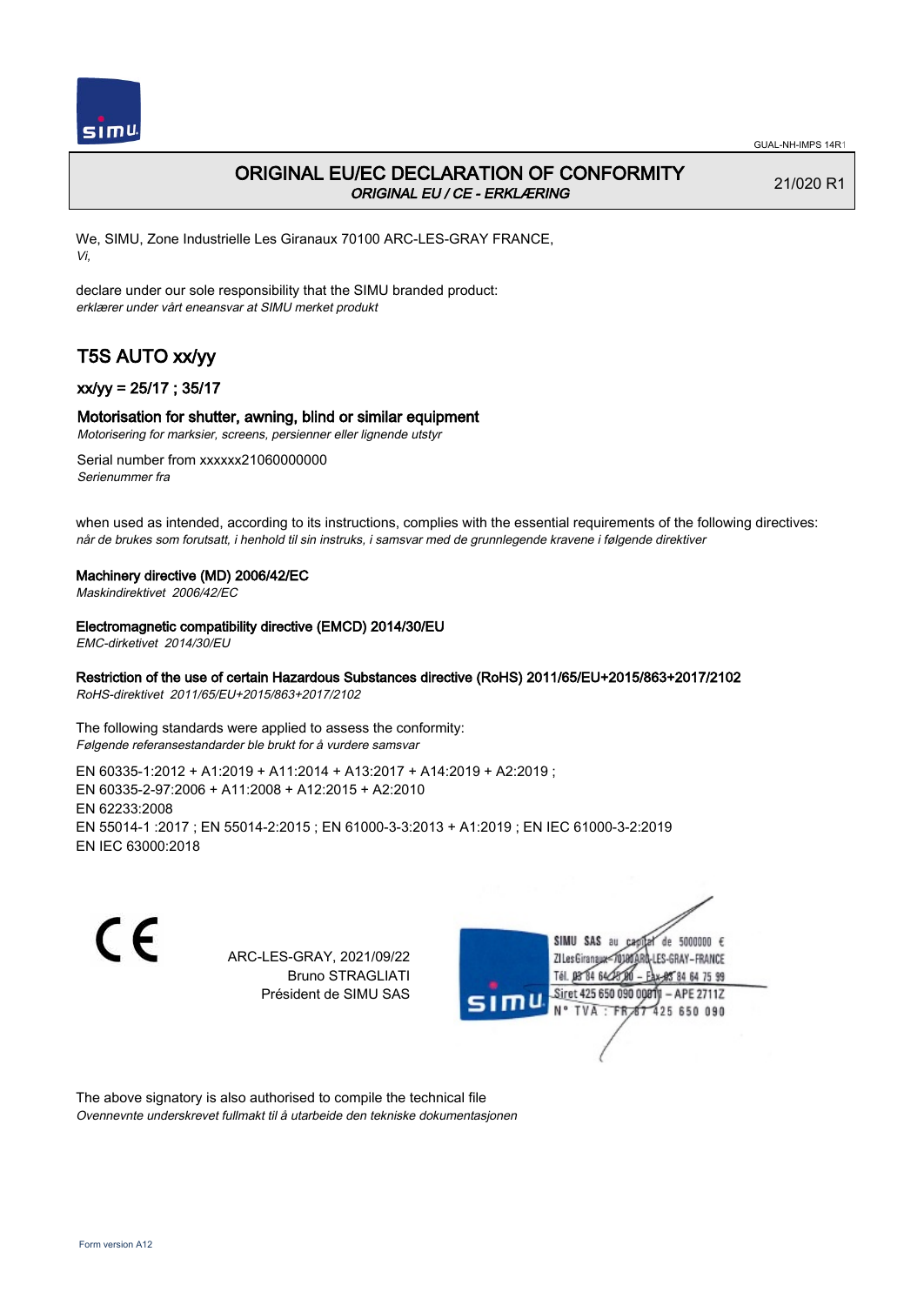

# ORIGINAL EU/EC DECLARATION OF CONFORMITY ORYGINALNA DEKLARACJA ZGODNOŚCI UE/WE

21/020 R1

We, SIMU, Zone Industrielle Les Giranaux 70100 ARC-LES-GRAY FRANCE, My,

declare under our sole responsibility that the SIMU branded product: deklarujemy z pełną odpowiedzialnością, że produkt oznaczony marką SIMU

# T5S AUTO xx/yy

### xx/yy = 25/17 ; 35/17

#### Motorisation for shutter, awning, blind or similar equipment

Wyposażenie w napęd rolety, markizy, osłony przeciwsłonecznej lub podobnego urządzenia

Serial number from xxxxxx21060000000 z numerem seryjnym od

when used as intended, according to its instructions, complies with the essential requirements of the following directives: gdy jest używany zgodnie z przeznaczeniem i instrukcjami, spełnia podstawowe wymagania następujących Dyrektyw

#### Machinery directive (MD) 2006/42/EC

Dyrektywa maszynowa 2006/42/EC

#### Electromagnetic compatibility directive (EMCD) 2014/30/EU

Dyrektywa kompatybilności elektromagnetycznej 2014/30/EU

### Restriction of the use of certain Hazardous Substances directive (RoHS) 2011/65/EU+2015/863+2017/2102

Dyrektywa RoHS 2011/65/EU+2015/863+2017/2102

The following standards were applied to assess the conformity: Do oceny zgodności zostały zastosowane następujące normy

EN 60335‑1:2012 + A1:2019 + A11:2014 + A13:2017 + A14:2019 + A2:2019 ; EN 60335‑2‑97:2006 + A11:2008 + A12:2015 + A2:2010 EN 62233:2008 EN 55014‑1 :2017 ; EN 55014‑2:2015 ; EN 61000‑3‑3:2013 + A1:2019 ; EN IEC 61000‑3‑2:2019 EN IEC 63000:2018

C E

ARC-LES-GRAY, 2021/09/22 Bruno STRAGLIATI Président de SIMU SAS



The above signatory is also authorised to compile the technical file

Osoba wskazana powyżej jest również upoważniony do przygotowania dokumentacji technicznej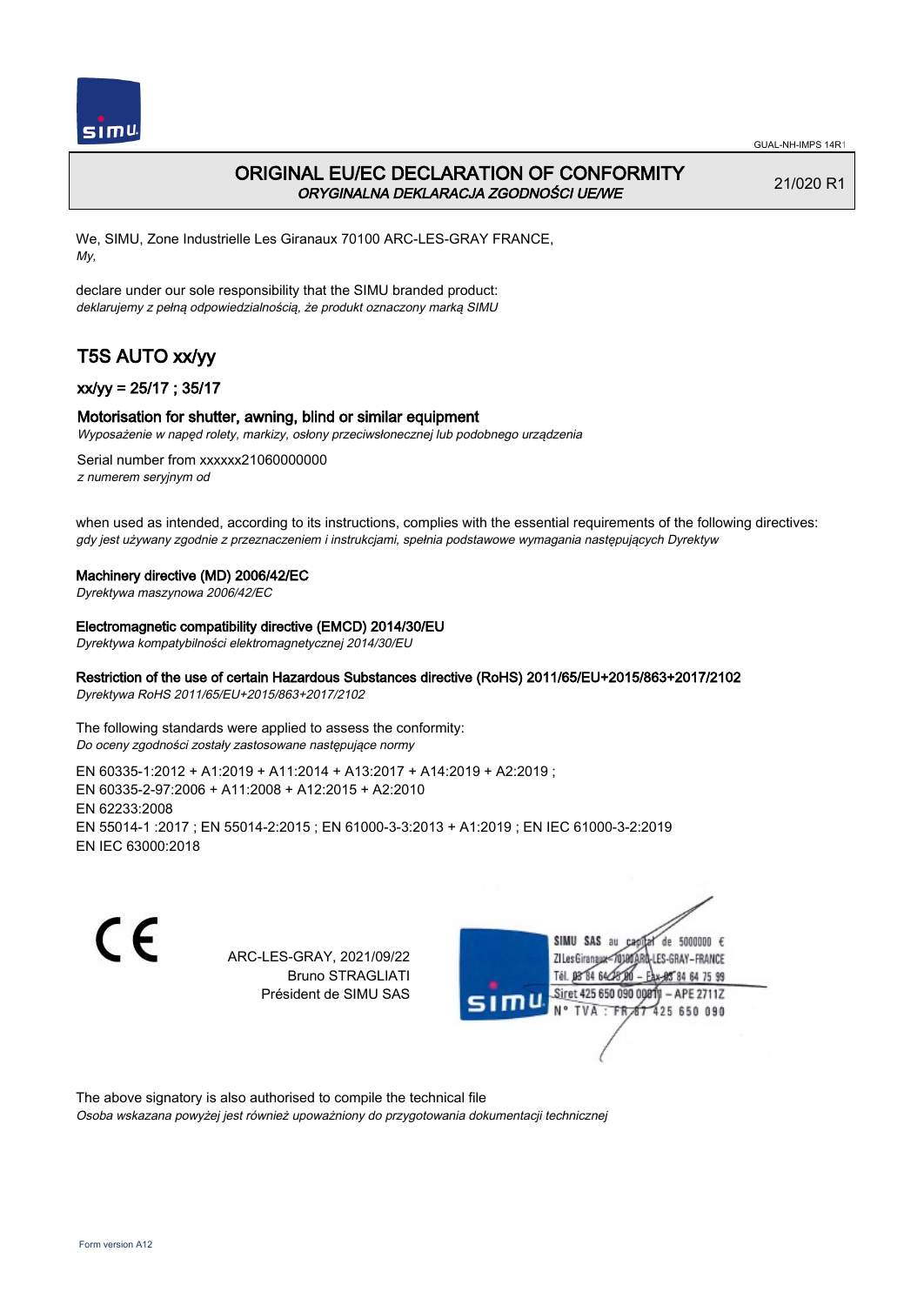

# ORIGINAL EU/EC DECLARATION OF CONFORMITY DECLARAÇÃO UE/CE DE CONFORMIDADE ORIGINAL

21/020 R1

We, SIMU, Zone Industrielle Les Giranaux 70100 ARC-LES-GRAY FRANCE, Nós,

declare under our sole responsibility that the SIMU branded product: declaramos sob nossa única responsabilidade que o dispositivo marca SIMU

# T5S AUTO xx/yy

### xx/yy = 25/17 ; 35/17

### Motorisation for shutter, awning, blind or similar equipment

Motorização para toldo, persiana, estore, cortina ou equipamento parecido

Serial number from xxxxxx21060000000 Número de série desde

when used as intended, according to its instructions, complies with the essential requirements of the following directives: Quando utilizado de acordo com sua a aplicação, segundo as suas instruções, cumpre os requisitos essenciais das seguintes diretivas

#### Machinery directive (MD) 2006/42/EC

Diretiva Máquinas 2006/42/EC

Electromagnetic compatibility directive (EMCD) 2014/30/EU

Diretiva compatibilidade electromagnética 2014/30/EU

### Restriction of the use of certain Hazardous Substances directive (RoHS) 2011/65/EU+2015/863+2017/2102

Diretiva RoHS 2011/65/EU+2015/863+2017/2102

The following standards were applied to assess the conformity: As normas de referência apresentadas em seguida foram aplicadas para avaliar a conformidade

EN 60335‑1:2012 + A1:2019 + A11:2014 + A13:2017 + A14:2019 + A2:2019 ; EN 60335‑2‑97:2006 + A11:2008 + A12:2015 + A2:2010 EN 62233:2008 EN 55014‑1 :2017 ; EN 55014‑2:2015 ; EN 61000‑3‑3:2013 + A1:2019 ; EN IEC 61000‑3‑2:2019 EN IEC 63000:2018

C E

ARC-LES-GRAY, 2021/09/22 Bruno STRAGLIATI Président de SIMU SAS



The above signatory is also authorised to compile the technical file

A pessoa nomeada acima também está autorizada a compilar o processo técnico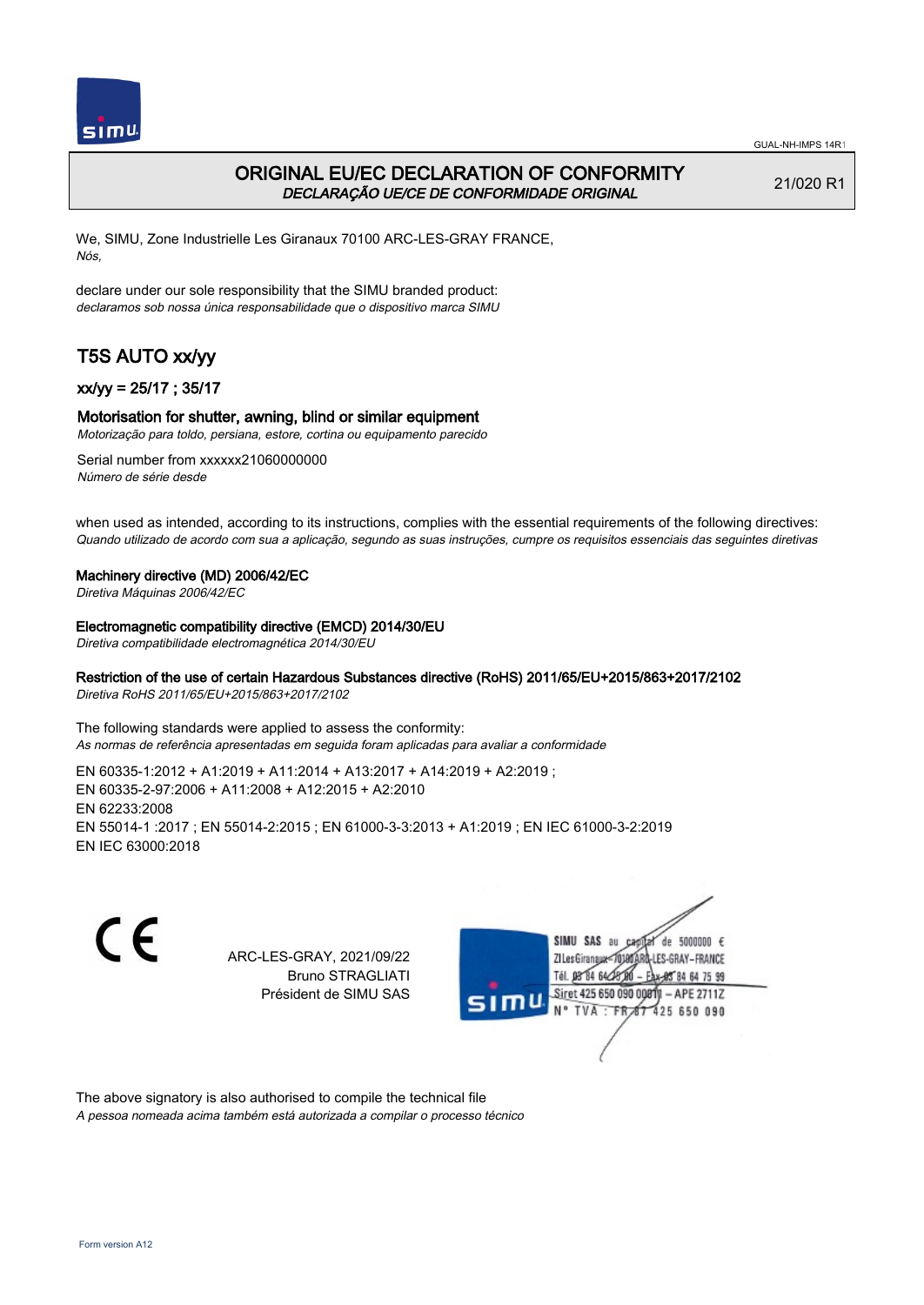

# ORIGINAL EU/EC DECLARATION OF CONFORMITY ORIGINAL EU/EC DECLARAIE DE CONFORMITATE

21/020 R1

We, SIMU, Zone Industrielle Les Giranaux 70100 ARC-LES-GRAY FRANCE, Noi,

declare under our sole responsibility that the SIMU branded product: declarăm pe propria răspundere că produsele marca SIMU

# T5S AUTO xx/yy

## xx/yy = 25/17 ; 35/17

### Motorisation for shutter, awning, blind or similar equipment

Motorizări pentru rulou, marchiză, perdea sau echipament similar

Serial number from xxxxxx21060000000 Numărul de serie din

when used as intended, according to its instructions, complies with the essential requirements of the following directives: utilizate conform destinaiei lor, aa cum este descris în manualul de utilizare, sunt în conformitate cu cerinele eseniale ale următoarelor directive

## Machinery directive (MD) 2006/42/EC

Directiva privind echipamentele tehnice 2006/42/EC

### Electromagnetic compatibility directive (EMCD) 2014/30/EU

Directiva privind compatibilitatea electromagnetică 2014/30/EU

### Restriction of the use of certain Hazardous Substances directive (RoHS) 2011/65/EU+2015/863+2017/2102

Directiva RoHS 2011/65/EU+2015/863+2017/2102

The following standards were applied to assess the conformity: Următoarele standarde de referină au fost aplicate pentru respectarea conformităii

EN 60335‑1:2012 + A1:2019 + A11:2014 + A13:2017 + A14:2019 + A2:2019 ; EN 60335‑2‑97:2006 + A11:2008 + A12:2015 + A2:2010 EN 62233:2008 EN 55014‑1 :2017 ; EN 55014‑2:2015 ; EN 61000‑3‑3:2013 + A1:2019 ; EN IEC 61000‑3‑2:2019 EN IEC 63000:2018

 $\epsilon$ 

ARC-LES-GRAY, 2021/09/22 Bruno STRAGLIATI Président de SIMU SAS



The above signatory is also authorised to compile the technical file

Semnatarul de mai sus este, de asemenea, autorizat să întocmească dosarul tehnic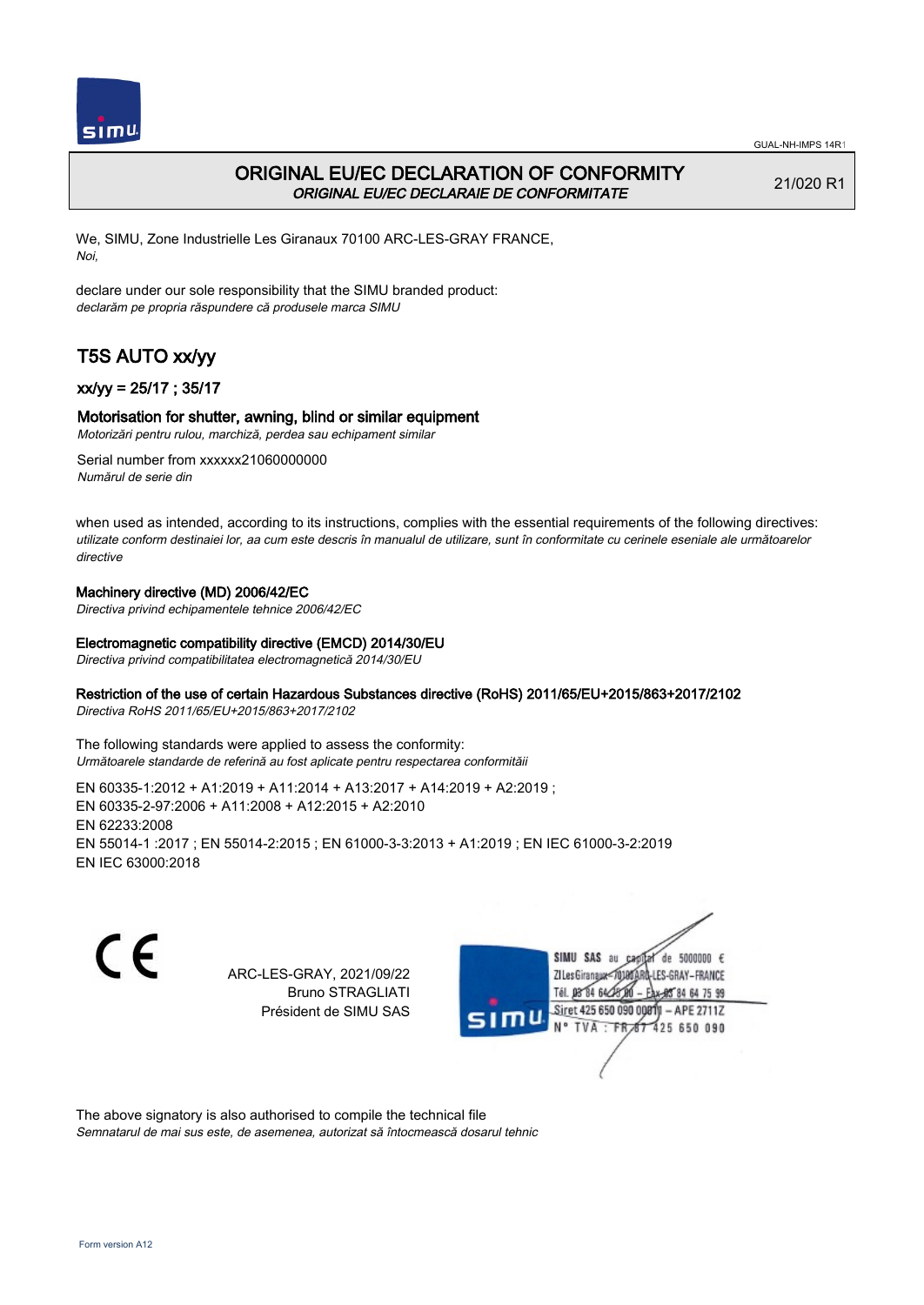

# ORIGINAL EU/EC DECLARATION OF CONFORMITY ORIGINAL EU/EG-FÖRSÄKRAN OM ÖVERENSSTÄMMELSE

21/020 R1

We, SIMU, Zone Industrielle Les Giranaux 70100 ARC-LES-GRAY FRANCE, Vi,

declare under our sole responsibility that the SIMU branded product: försäkrar på eget ansvar att produkten av varumärket SIMU

# T5S AUTO xx/yy

## xx/yy = 25/17 ; 35/17

### Motorisation for shutter, awning, blind or similar equipment

Motorisering för jalusi, markis, rullgardin eller liknande produkter

Serial number from xxxxxx21060000000 Serienumret från

when used as intended, according to its instructions, complies with the essential requirements of the following directives: uppfyller de grundläggande kraven i följande direktiv när den används på det sätt som avses, i enlighet med bruksanvisningen

#### Machinery directive (MD) 2006/42/EC

Maskindirektivet 2006/42/EC

#### Electromagnetic compatibility directive (EMCD) 2014/30/EU

EMC-direktivet 2014/30/EU

### Restriction of the use of certain Hazardous Substances directive (RoHS) 2011/65/EU+2015/863+2017/2102

RoHS-direktivet 2011/65/EU+2015/863+2017/2102

The following standards were applied to assess the conformity: Följande referensnormer har tillämpats för att göra en bedömning av överensstämmelsen

EN 60335‑1:2012 + A1:2019 + A11:2014 + A13:2017 + A14:2019 + A2:2019 ; EN 60335‑2‑97:2006 + A11:2008 + A12:2015 + A2:2010 EN 62233:2008 EN 55014‑1 :2017 ; EN 55014‑2:2015 ; EN 61000‑3‑3:2013 + A1:2019 ; EN IEC 61000‑3‑2:2019 EN IEC 63000:2018

C E

ARC-LES-GRAY, 2021/09/22 Bruno STRAGLIATI Président de SIMU SAS



The above signatory is also authorised to compile the technical file

Den person som anges ovan är också behörig att ställa samman den tekniska dokumentationen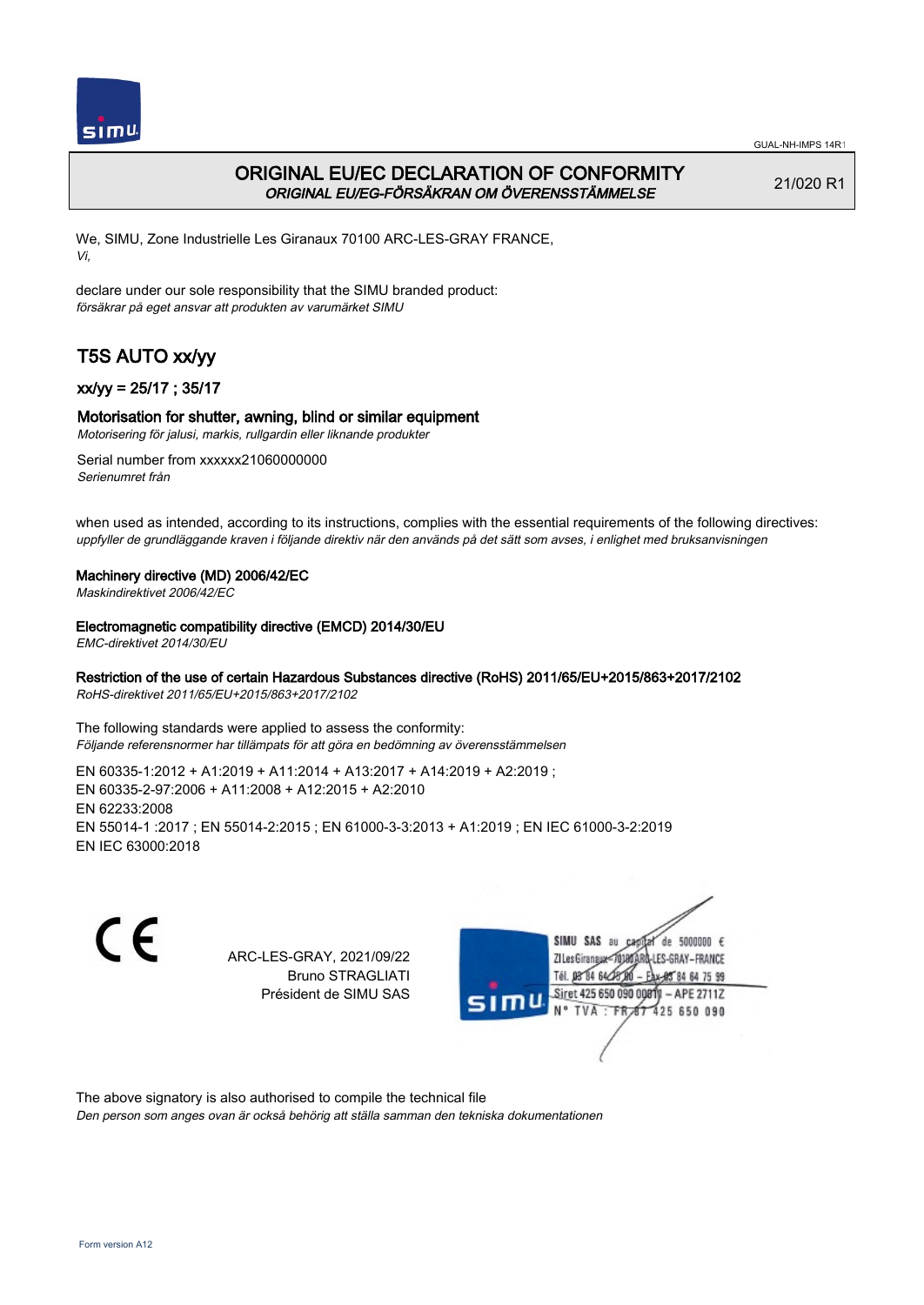

# ORIGINAL EU/EC DECLARATION OF CONFORMITY ORIGINÁLNE VYHLÁSENIE EU/ES O ZHODE

21/020 R1

We, SIMU, Zone Industrielle Les Giranaux 70100 ARC-LES-GRAY FRANCE, My,

declare under our sole responsibility that the SIMU branded product: vyhlasujeme na svoju výlučnú zodpovednosť, že výrobok značky SIMU

# T5S AUTO xx/yy

## xx/yy = 25/17 ; 35/17

### Motorisation for shutter, awning, blind or similar equipment

Pohon pre rolety, markízy, clony alebo podobné zariadenia

Serial number from xxxxxx21060000000 Seriové číslo od

when used as intended, according to its instructions, complies with the essential requirements of the following directives: ak je používaný v súlade s účelom použitia a s návodom, spĺňa základné požiadavky týchto smerníc

#### Machinery directive (MD) 2006/42/EC

Smernica o strojových zariadeniach 2006/42/EC

#### Electromagnetic compatibility directive (EMCD) 2014/30/EU

Smernica o elektromagnetickej kompatibilite 2014/30/EU

### Restriction of the use of certain Hazardous Substances directive (RoHS) 2011/65/EU+2015/863+2017/2102

Smernica o obmedzení používania určitých nebezpečných látok v elektrických a elektronických zariadeniach 2011/65/EU+2015/863+2017/2102

The following standards were applied to assess the conformity: Pre posúdenie zhody boli použité následujúce normy

EN 60335‑1:2012 + A1:2019 + A11:2014 + A13:2017 + A14:2019 + A2:2019 ; EN 60335‑2‑97:2006 + A11:2008 + A12:2015 + A2:2010 EN 62233:2008 EN 55014‑1 :2017 ; EN 55014‑2:2015 ; EN 61000‑3‑3:2013 + A1:2019 ; EN IEC 61000‑3‑2:2019 EN IEC 63000:2018

 $\epsilon$ 

ARC-LES-GRAY, 2021/09/22 Bruno STRAGLIATI Président de SIMU SAS



The above signatory is also authorised to compile the technical file

uvedená osoba je tiež osoba zodpovedná za vypracovanie technickej dokumentácie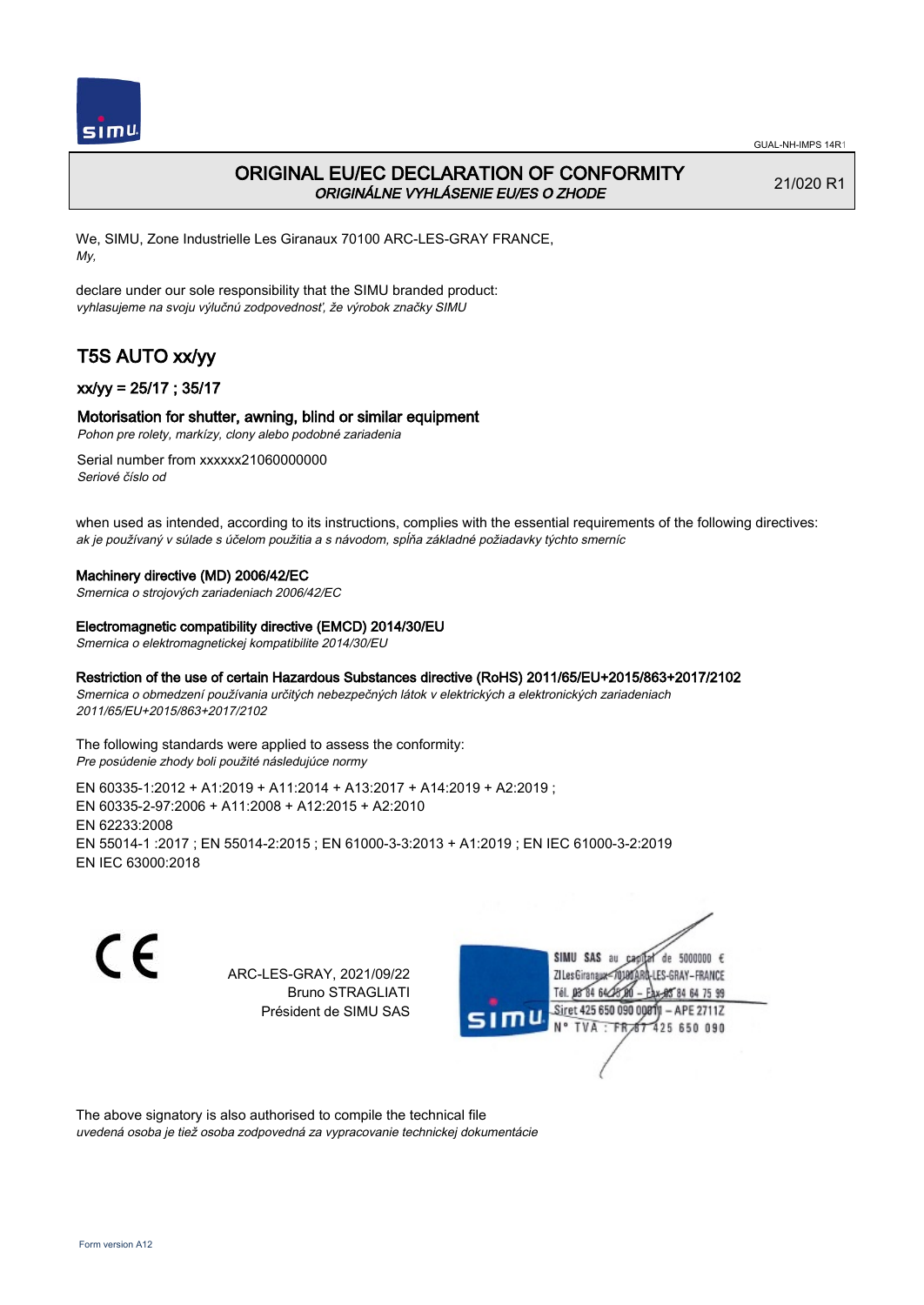

# ORIGINAL EU/EC DECLARATION OF CONFORMITY IZJAVA O SKLADNOSTI / IZJAVA O LASTNOSTIH

21/020 R1

We, SIMU, Zone Industrielle Les Giranaux 70100 ARC-LES-GRAY FRANCE, Mi,

declare under our sole responsibility that the SIMU branded product: S polno odgovornostjo izjavljamo, da izdelki blagovne znamke SIMU

# T5S AUTO xx/yy

## xx/yy = 25/17 ; 35/17

## Motorisation for shutter, awning, blind or similar equipment

Motorizacija rolet, žaluzij, senčnikov in podobne opreme

Serial number from xxxxxx21060000000 'Serijska številka

when used as intended, according to its instructions, complies with the essential requirements of the following directives: ko se uporabljajo v skladu z namembnostjo in navodili, ustrezajo bistvenim zahtevam naslednjih direktiv

### Machinery directive (MD) 2006/42/EC

Direktiva o strojih 2006/42/EC

#### Electromagnetic compatibility directive (EMCD) 2014/30/EU

Direktiva o elektromagnetni združljivosti 2014/30/EU

## Restriction of the use of certain Hazardous Substances directive (RoHS) 2011/65/EU+2015/863+2017/2102

Direktiva RoHS 2011/65/EU+2015/863+2017/2102

The following standards were applied to assess the conformity: Za preverjanje skladnosti so bili uporabljeni naslednji standardi

EN 60335‑1:2012 + A1:2019 + A11:2014 + A13:2017 + A14:2019 + A2:2019 ; EN 60335‑2‑97:2006 + A11:2008 + A12:2015 + A2:2010 EN 62233:2008 EN 55014‑1 :2017 ; EN 55014‑2:2015 ; EN 61000‑3‑3:2013 + A1:2019 ; EN IEC 61000‑3‑2:2019 EN IEC 63000:2018

C E

ARC-LES-GRAY, 2021/09/22 Bruno STRAGLIATI Président de SIMU SAS



The above signatory is also authorised to compile the technical file Podpisnik, naveden zgoraj, je pooblaščen tudi za pripravo tehnične dokumentacije